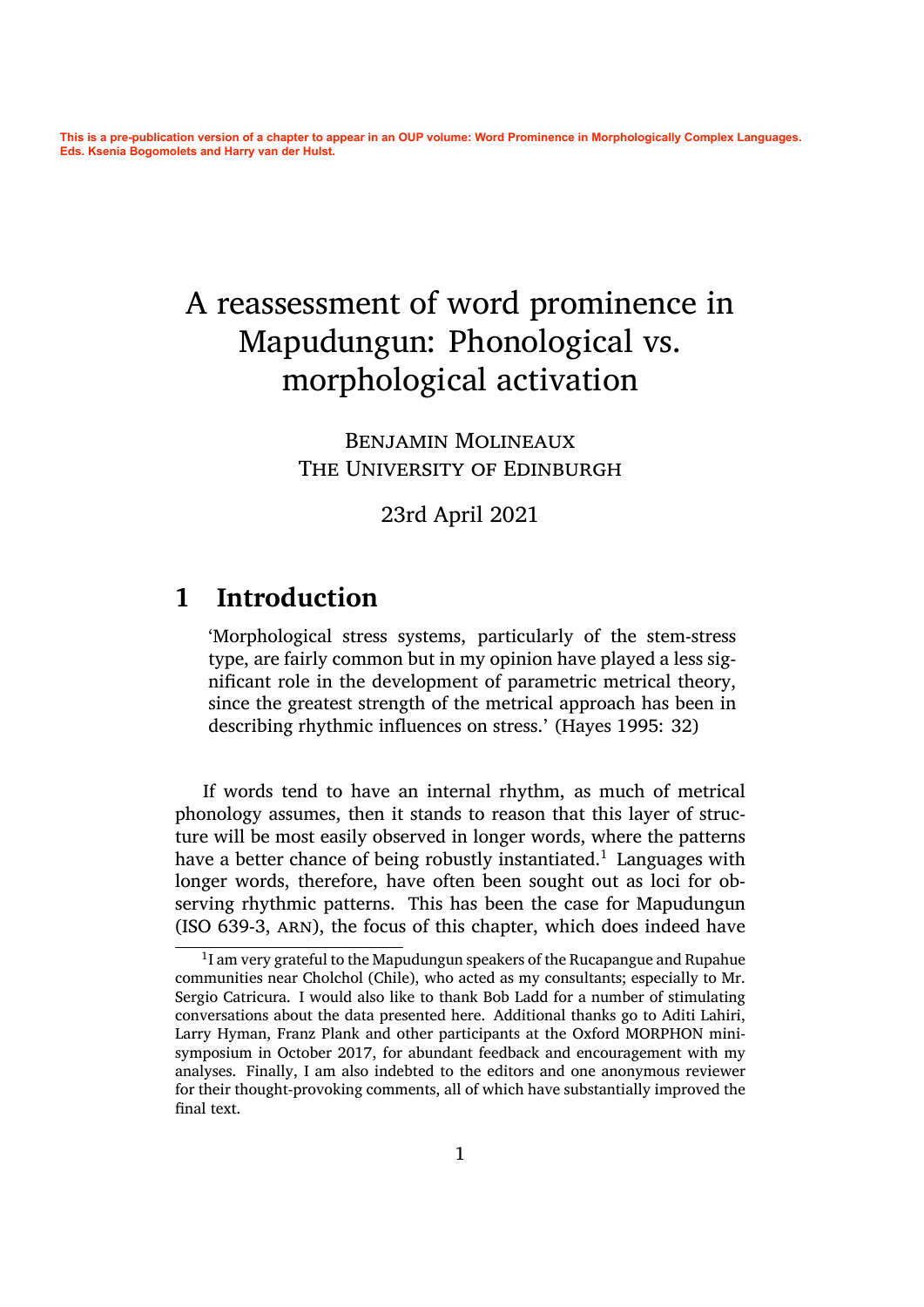longer words – mostly verbs – while also figuring prominently in the literature on stress assignment.<sup>2</sup>

Unfortunately, researchers' appetite for clear-cut cases of rhythmic behaviour has led to hurried generalisations about the word-prosodic system of Mapudungun, seein[g](#page-1-0) it as a perfect grid of unstressed and stressed syllables (an iterative, left-right, quantity-insensitive iamb). As de Lacy (2014) has already shown, accounts of this language are all based on a single highly-unrepresentative data set: a three-page article from 1965, by Echeverría & Contreras. More importantly for the [purposes of thi](#page-30-0)s chapter, such descriptions of Mapudungun prominence also fail to acknowledge the complex nature of the language's morphological structu[re and the problematic](#page-28-0) notion of wordhood as it applies to the language as a whole. In what follows, I will review other first-hand reports on Mapudungun prosody and present new data on prominence. This done, I will engage with the literature on stress systems and complex words in the language and present an account where morphological complexity plays a crucial role in the assignment of prosodic prominence.

#### **1.1 Mapudungun as a morphologically complex language**

Mapudungun is the ancestral language of the Mapuche people of the Southern Cone of the Americas. There are an estimated 250,000 speakers in Chile (Simons & Fennig 2018, Zúñiga & Olate 2017) and 8,400 in Argentina (INEC 2005). Despite its fairly large numbers, language transmission has seen sustained decline (Zúñiga 2007, Gundermann et al. 2009), [with Spanish-dominan](#page-32-0)t [bilingualism the norm](#page-32-1) today for all age-group[s except the](#page-30-1) very elderly, while bilingual education programs remain incipient (cf. Loncon 2011).

[In the a](#page-29-1)bsence of convincing argumen[ts for the gen](#page-32-2)e[tic affiliation](#page-29-1) of Mapudungun (see Pache 2014 for an overview), I take it to be an isolate. Internally, dial[ectal variation](#page-31-0) is fairly limited, especially considering the language's vast geographical spread (see Lenz 1897,

<span id="page-1-0"></span><sup>&</sup>lt;sup>2</sup>Under the now-dispr[eferred name](#page-31-1) *Araucanian* (cf. Díaz-Fernández 2006), Mapudungun is discussed, amongst others, by Hyman 1977: 41-2; Kager 1993: 409; 2007: 205-6; Hung 1993: 177-80; 1994; Kenstowicz 1994: 556; Hay[es 1995: 266](#page-31-2); Gordon 2002: 522; 2011a: 143; McGarrity 2003: 59-61; Tesar 2004: 220-21; Wetzels & Meira 2010: 356-7; Hermans 2011: 982-4; Goede[mans & van der Hulst](#page-28-1) 2013; Goedemans, Heinz & v[an der Hulst](#page-30-2) 2014; van der Hulst 2014; Martínez-Par[i](#page-29-0)cio & [Kager](#page-30-4) [2015;](#page-29-3) [Hyde 2002,](#page-29-2) 2011, 2016 [and](#page-30-5) [Song 2018: 223.](#page-30-6)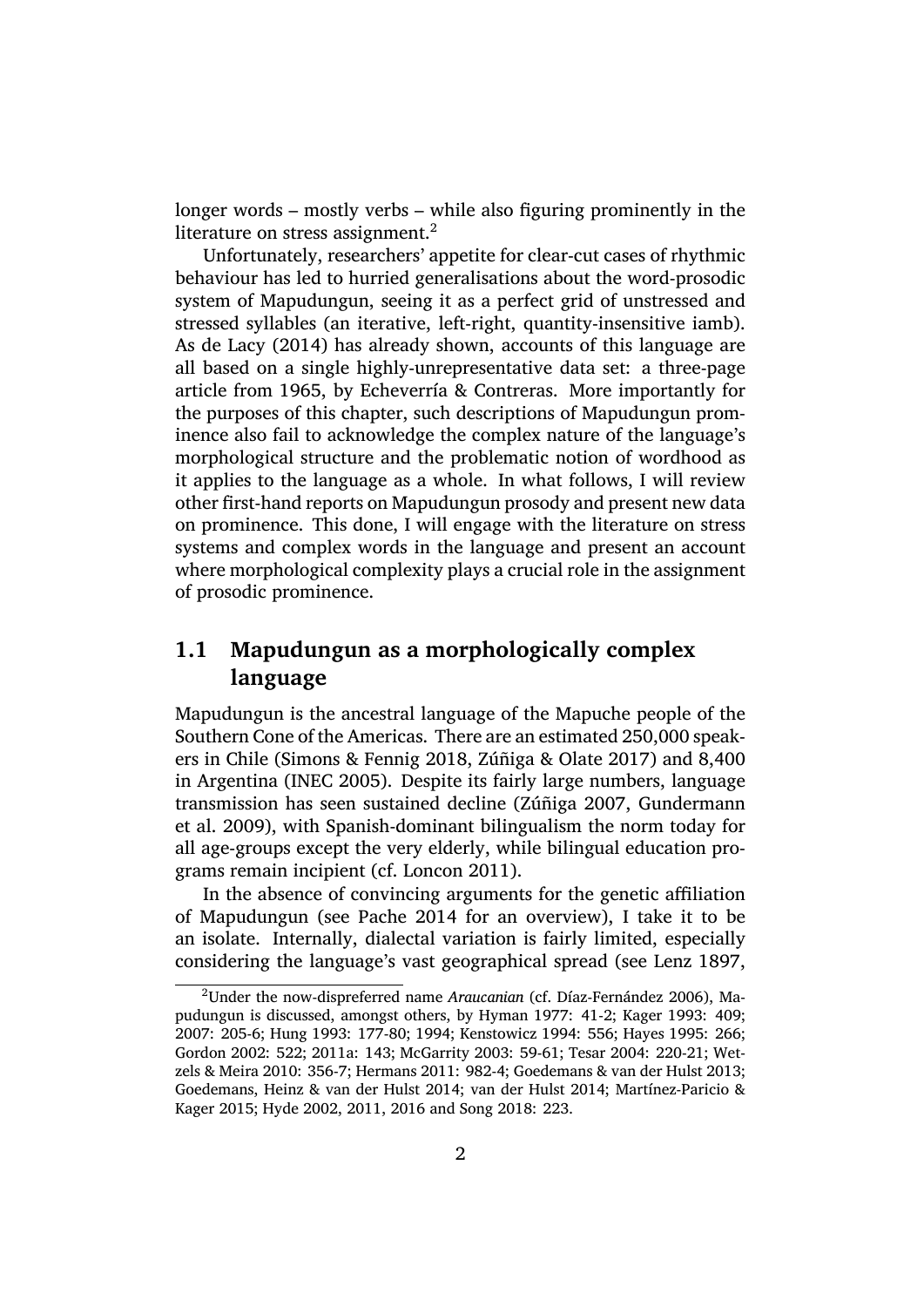Croese 1980, 1985, Salas 1992). The main outlier is the southernmost variety, Huilliche, which is also the most poorly preserved (cf. Álvarez-Santullano Busch 1992, Sadowsky et al. 2015). The basis for [most contem](#page-28-3)p[orary](#page-28-4) [descriptions](#page-32-4) of the language — including the one below — is Central Mapudungun, spoken in the Mapuche heartlands [of Chile's Araucanía and Los La](#page-27-0)gos regions.

Under most accounts, Mapud[ungun is unambiguous](#page-31-4)ly polysynthetic (cf. Baker, Aranovich & Golluscio 2005, Bickel & Nichols 2013, Zúñiga 2017). Insofar as such a category can be considered useful (see Fortescue, Mithun & Evans 2017, for a discussion), its fundamental locus of inst[antiation in Mapudungun is the ver](#page-27-1)[b, which displays — asi](#page-27-2)[de from](#page-32-5) [intric](#page-32-5)ate, polypersonal (obligatory and optional) inflectional [morpho](#page-28-5)[logy — a wide array of deriv](#page-28-5)ational and compounding processes. While a few partially-grammaticalised word-initial verbal roots (*pepi-* 'be able to', *küpa-* 'desire') could be taken for prefixes, these are rare in the language overall. Instead, a vast repertoire of verbal suffixes carries most of the inflectional and derivational load. Indeed, Smeets (2008: 149) distinguishes at least 100 different verbal suffixes, with independent functions and meaning. She also establishes 36 separate slots based on the relative position of suffixes within the word. [Salas \(1992](#page-32-6)) and Zúñiga (2006b,a) distinguish suffixes as marking mood, tense, evidentiality, polarity, directionality, voice, aspect, 'modality in a broad sense' (immediacy of the action, suddenness, broke[n implicature](#page-32-4)), as [well as person](#page-32-7) [an](#page-32-8)d number of core arguments.

Minimally, a finite Mapudungun verb consists of a root — overwhelmingly mono- or disyllabic — followed by obligatory suffixes marking mood, person and number. In the case of non-finite verbs, the root is followed by an obligatory non-finite marker.

This richness of verbal morphology is in stark contrast with the noun, where, barring compounding (which is highly productive), morphological structure is notably sparse, displaying no consistent inflectional marking. Indeed, while the overall morpheme-to-word ratio of Mapudungun is rather low (estimated at 2.2), if we consider finite verbs alone, the same relation points strongly toward a synthetic system (at 4.71, cf. Zúñiga 2017: 711).

The language also falls in well with more restrictive contemporary theories of polysynthesis, which relate this morphological type either to the 'ability toi[ncorporate pr](#page-32-5)oductive noninflectional concatenation' (de Reuse 2006: 745) or to the parameter by which 'every argument of a head element must be related to a morpheme in the word containing that head' (Baker 1996: 14). The incorporation of non-inflectional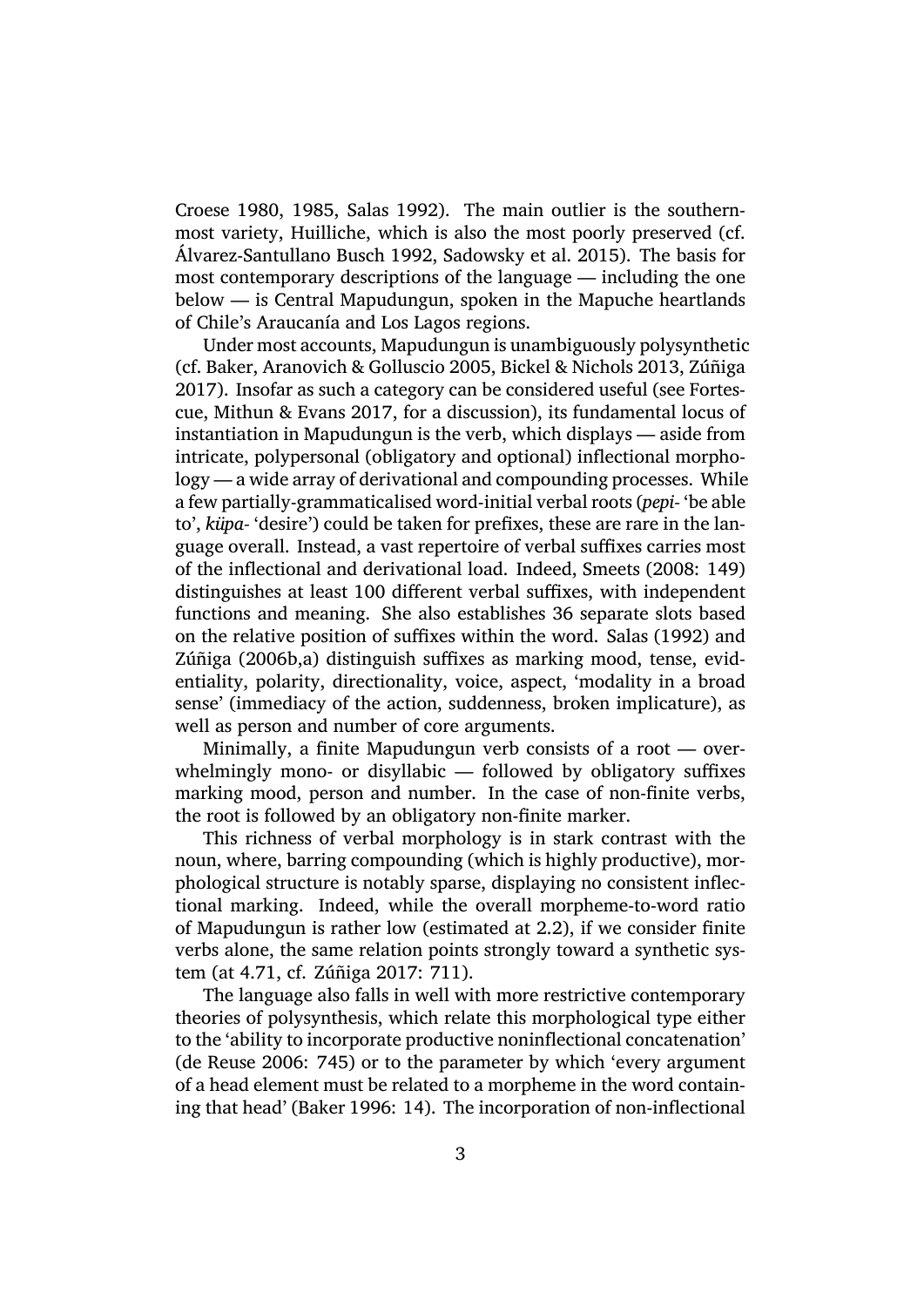material is most clearly exemplified in Mapudungun by NP incorporation (i.e. the inclusion of the NP argument within the head verb — cf. 1) and serial verb construction (the concatenation of multiple verbal roots followed by a single obligatory inflection — cf. 2). Baker's requirement for head-argument indexation, on the other hand, is met by [th](#page-3-0)e language's strict head-marking direct/inverse morphology (cf. 3), as well as by NP incorporation.

<span id="page-3-0"></span>**Nominal incorporation:** A well-described feature of Mapudun[gu](#page-4-0)n (Harmelink 1992, Baker, Aranovich & Golluscio 2005, Baker 2009, Zúñiga 2017) is that speakers have the option of incorporating one or more arguments into the verb structure. This may occur either with [a single noun \(1a](#page-29-6))[, or an entire noun phrase \(1b\), the](#page-27-1)l[atter being a](#page-27-3) [rare feature a](#page-32-5)mong younger speakers today (cf. Zúñiga 2006a, Bickel & Zúñiga 2017).<sup>3</sup>

- (1) Examples [o](#page-3-0)f Mapudungun nominal incor[p](#page-3-0)[oration \(from](#page-32-8) [Zúñiga](#page-27-4) [2006b: 18](#page-27-4)[1\)](#page-3-1)
	- a. [kaʈʂɨ-kaʧu-me-a-j] [cu](#page-32-7)t-grass-AND-FUT-IND.3

'He (she, it, they) will go there to cut grass.'

b. [aθkin-tu-we-ŋiʎa-n-mansun-kijaw-i] look-tr-new-buy-ptcp-ox-peramb-ind.3

'He (she, it, they) is going around watching recently bought oxen.'

<span id="page-3-1"></span><sup>&</sup>lt;sup>3</sup>In order to ensure comparability throughout this chapter, I have updated the various phonetic scripts and spelling conventions of individual authors to fit an IPAbased, broad phonetic transcription. The following glossing conventions are used in this paper (Zúñiga 2006b, Smeets 2008): AND: andative, APPL: applicative, BI: broken implicature, caus: causative, cont: continuative, du: dual, ep: epenthetic, FP: focal person, FUT: future, HAB: habitual, IND: indicative, INV: inverse, IMP: imperative, neg: negative, pass: passive, pl: plural, prog: progressive; peramb: perambulative; PSIST: persistant; PTCP: participial; REFL: reflexive, REST: restorative, REP: reportative, SIM: simulative, SP: satelite person, SG: singular, TR: transitiviser; trloc: translocative; 1: first person; 2: second person, 3: third person. Additional abbreviations include D: dependant, H: heavy syllable  $\land$  head, L: light syllable, R: root, s: stem, σ: any syllable, ω: prosodic word, full stop (period) in the parsing line: syllable boundary.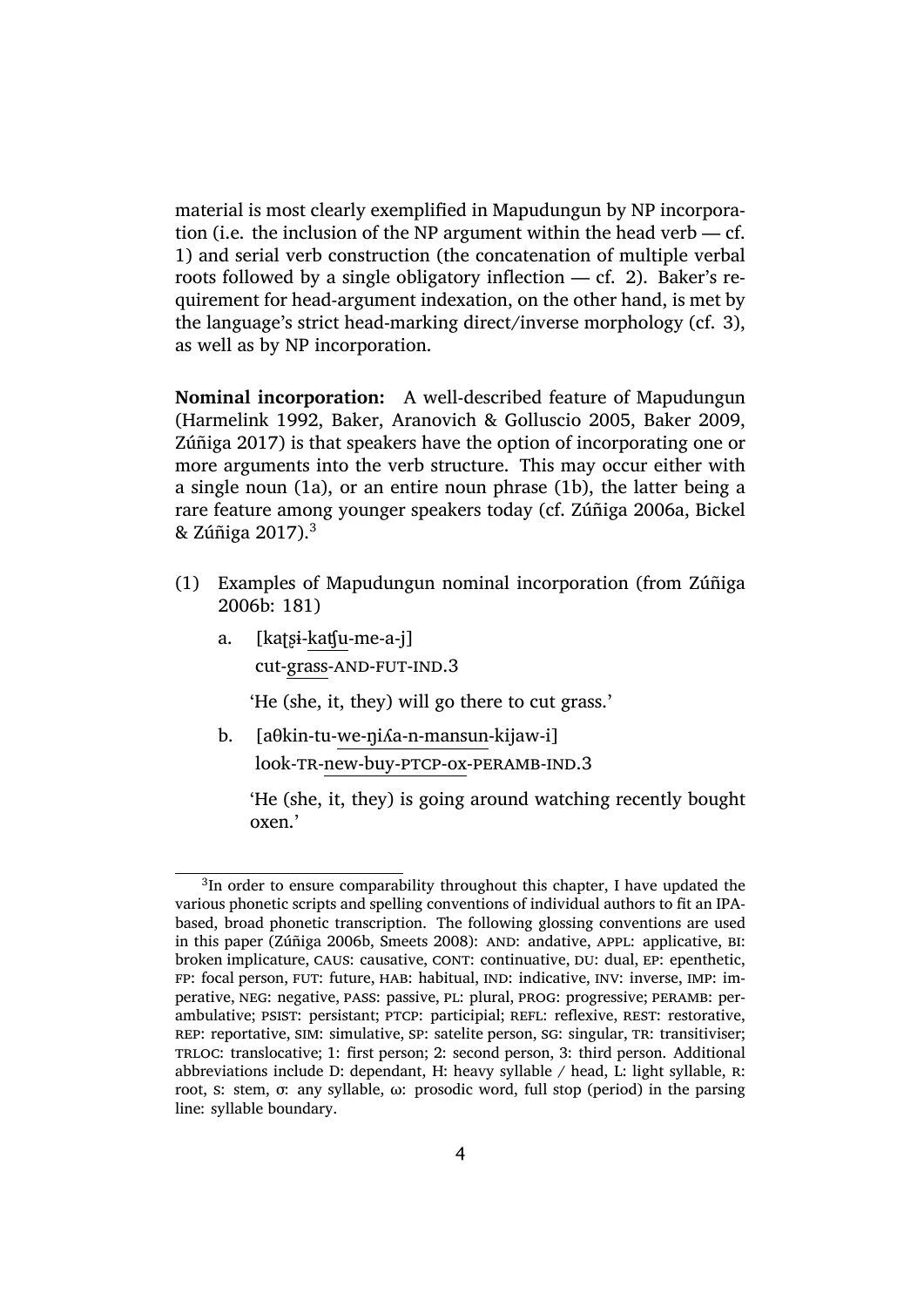Note that the examples in (1) must be considered single grammatical words, since Mapudungun verbs cannot present as bare roots (\*[kat͡si], \*[aθkin]) but must either take mood, person and number suffixes or a non-finite suffix. We see [th](#page-3-0)at the obligatory finite inflection (OFI – cf. Salas 1992: 112–6) is at the right edge of the string of roots and suffixes:  $[i]/[j]$  'IND.3'.

**Ser[ial Verb Co](#page-32-4)nstructions (SCVs):** Two or more verb-roots strung together in order to act as a single predicate, without overt coordination, subordination or dependency marking (cf. Aikhenvald 2006) are also common in the language.

- (2) Mapudungun SVCs (a) from Zúñiga (200[6b: 181\) and \(b\) f](#page-27-5)rom Fernández-Garay & Malvestitti (2008: 43):
	- a. [pepi-ɨʈʂɨf-pɨra-m-la-j be.able-throw-ascend-c[aus-neg-ind.3](#page-32-7) the stone ʧi kura]

['He \(she, it, they\) couldn't throw](#page-28-6) the stone up high.'

 $b.$  [nine-la-j-m-i] be.hungry-die-IND-2-sG

'You died of hunger.'

<span id="page-4-0"></span>**Inversion:** Key among the language's morphosyntactic peculiarities is its direct/inverse person-marking system, which Baker (2003, 2006) and Baker, Aranovich & Golluscio (2005) link to the language's compliance with the polysynthesis parameter. The fundamental claim to this effect is that all verbal (head) arguments a[re morpholo](#page-27-6)[gically](#page-27-7) mar[ked on – or incorporated into – the](#page-27-1) head. In such a polypersonal system (see overviews in Salas 1992, Adelaar 2009, Golluscio 2010), person-marking does not rely on grammatical relations, such as subject/object, but on the semantic roles of 'focal person' (FP) and 'satellite person' (SP). In a nuts[hell, inverse](#page-32-4)/[direct markin](#page-27-8)g [indicates](#page-29-7) [wheth](#page-29-7)er the FP in the clause is the agent or the patient of a transitive verb and, consequently, what the role of the SP is as well. Verbs marked with inverse suffixes reverse the expected relationship of FP as agent and SP as patient.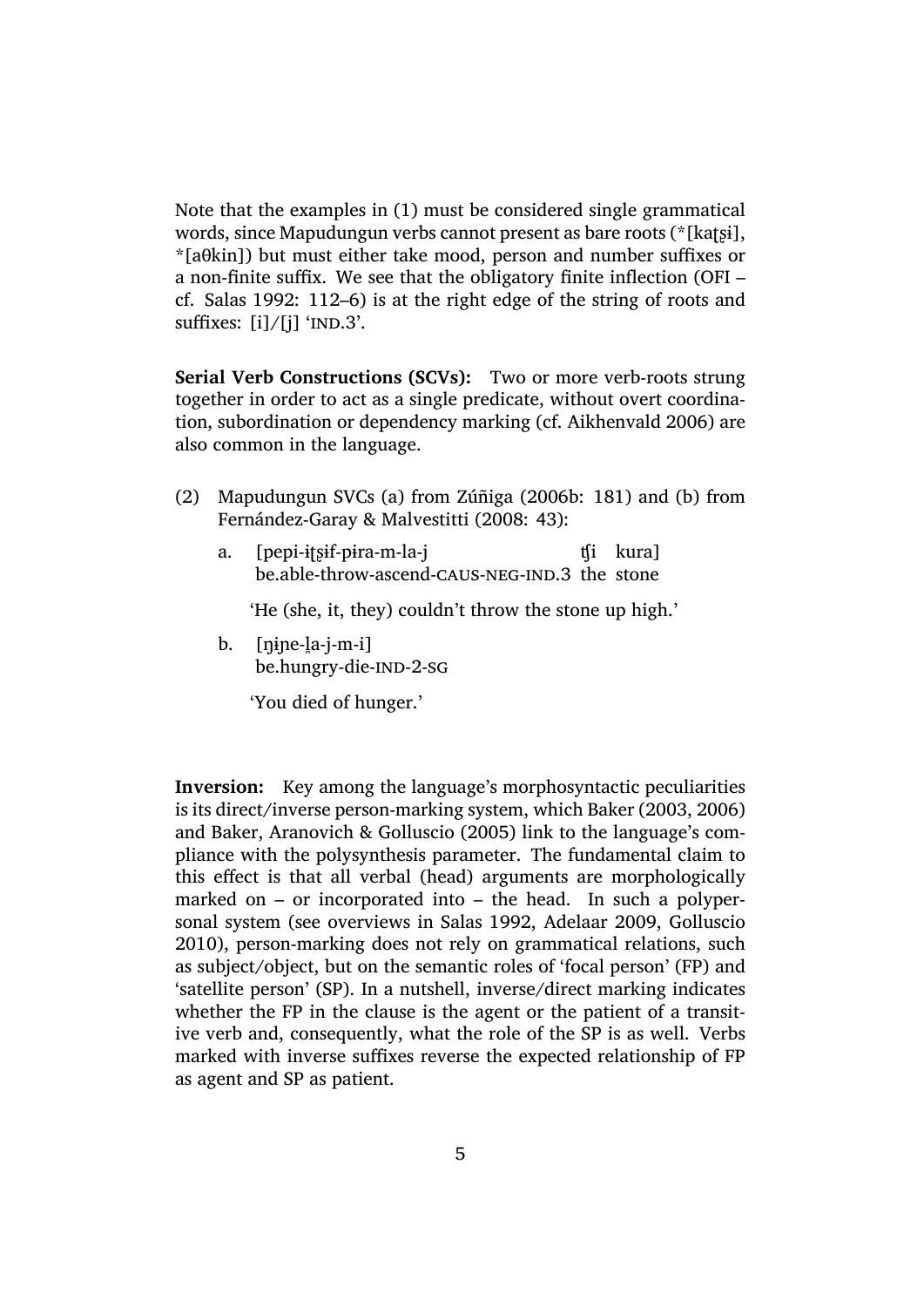- (3) Person marking in Mapudungun, intransitive and transitive direct/inverse forms (based on Zúñiga 2006b: 120)
	- a. [leli-j-u] watch-IND.1-DU

'We both watched.'

b. [leli-fi-j-u] watch- $3_{SP}$ -IND.1-DU<sub>FP</sub>

'We both watched him (her, it, them).'

c. [leli-e-j-u-mew] watch-INV-IND.1-DU<sub>FP</sub>-3<sub>SP</sub>

'Us both, he (she, it, they) watched.'

The morphological complexity of Mapudungun, therefore, seems fairly robust, a feature that can be characterised as polysynthetic and appears to be tied up with its head-marking properties (cf. Nichols 2017). Mapudungun can, furthermore, be considered agglutinative, in that it displays a clear dispreference for phonological or semantic coalescence among morphemes. An ideal agglutinating lan[guage is](#page-31-5) [chara](#page-31-5)cterised by the fact that 'the boundaries between morphemes in the word are always clear-cut' (Comrie 1989: 43), which overwhelmingly applies to Mapudungun.

# **2 Earlier descripti[ons of Ma](#page-28-7)pudungun prominence**

<span id="page-5-0"></span>All major accounts of Mapudungun, going back to the early 17th century, describe a stress language, where prominence is non-contrastive and somewhat weak. While the details of the earliest accounts are beyond the scope of this chapter (but see Molineaux 2018), it is worth spending some time on the more recent sources.

**Suárez, 1959:** While valuable as a first [phonemic analy](#page-31-6)sis of Mapudungun, Suárez's account of stress does little more than restate earlier observations, in particular those made by Rudolf Lenz (1897: XXIV; 6; 388). He claims that (a) stress is not very strong, (b) it occasionally shif[ts, and](#page-32-9) (c) it generally falls on the penultimate syllable of a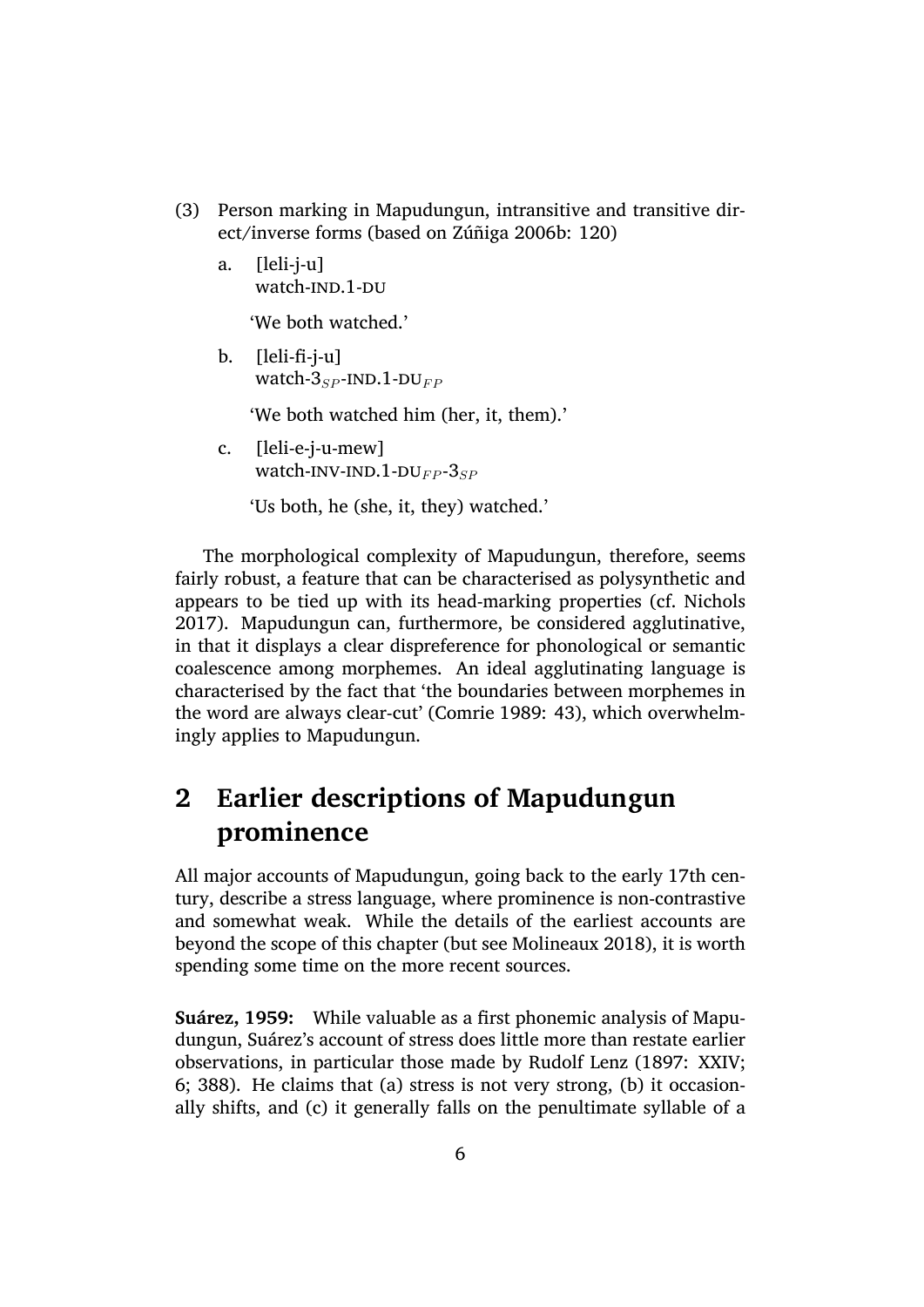vowel-final word and on the final syllable of a consonant-final one. This might be taken as evidence for a moraic trochee aligned to the right edge of the word, $4$  however, Suárez is skeptical of a straightforward word-level rule, and speculates that stress might be assigned with reference to morphological structure.

<span id="page-6-0"></span>**Echeverría, 1964:** More methodologically transparent and rigorous in his analyses, Echeverría's description of stress is inconclusive. His native-speaker elicitation data and his forced decision perception test find too much inconsistency to validate Lenz and Suárez's trochaic pattern in longer utterances (cf. 4a), however, for words in isolation his transcripts broadly confirm the right-edge pattern (cf. 4b). Echeverría ultimately casts doubt on the existence of word-level stress assignment rules in the language, [bu](#page-6-0)t also fails to find phrase-level patterns. This aporetic result leads him to suggest that there [migh](#page-6-0)t be morphologically-determined stress or that some morphemes may be inherently stressed (p.47). An aspect of the system that he *is* clear about is that speakers only recognise stressed and unstressed syllables, assigning no hierarchical organisation of stressed syllables (p.48), a point I will return to in my own analysis.

- (4) Example stress patterns in Echeverría (1964)
	- a. Stress in longer utterances (46–8):
		- i. [ej.ˈmu e.ˈpu wi.ˈja you.DU two yesterday speak-IND-2-DU  $\theta$ u.nu-j.- $'m$ -u]

'You two spoke yesterday.'

- ii. [iɲ.ˈʧe u.maw.-tu.-ˈle-n]
	- I dream-VBZ-PROG-IND.1SG

'I'm dreaming.'

- b. Stress in words in isolation (51–2):
	- i. [ˈku.ra] 'stone'
	- ii. [na.<sup>'</sup>mun] 'foot'
	- iii. [ma.ˈwi.θa] 'wilderness'

 $4$ Following Hayes (1995): a moraic trochee has the structures (L L), (H) and sometimes (L), where underlining represents the position of stress/prominence, while quantity-insensitive iambs (claimed for the data in Echeverría  $\&$  Contreras 1965, below) [may be represen](#page-29-0)ted as  $(\sigma \sigma)$ .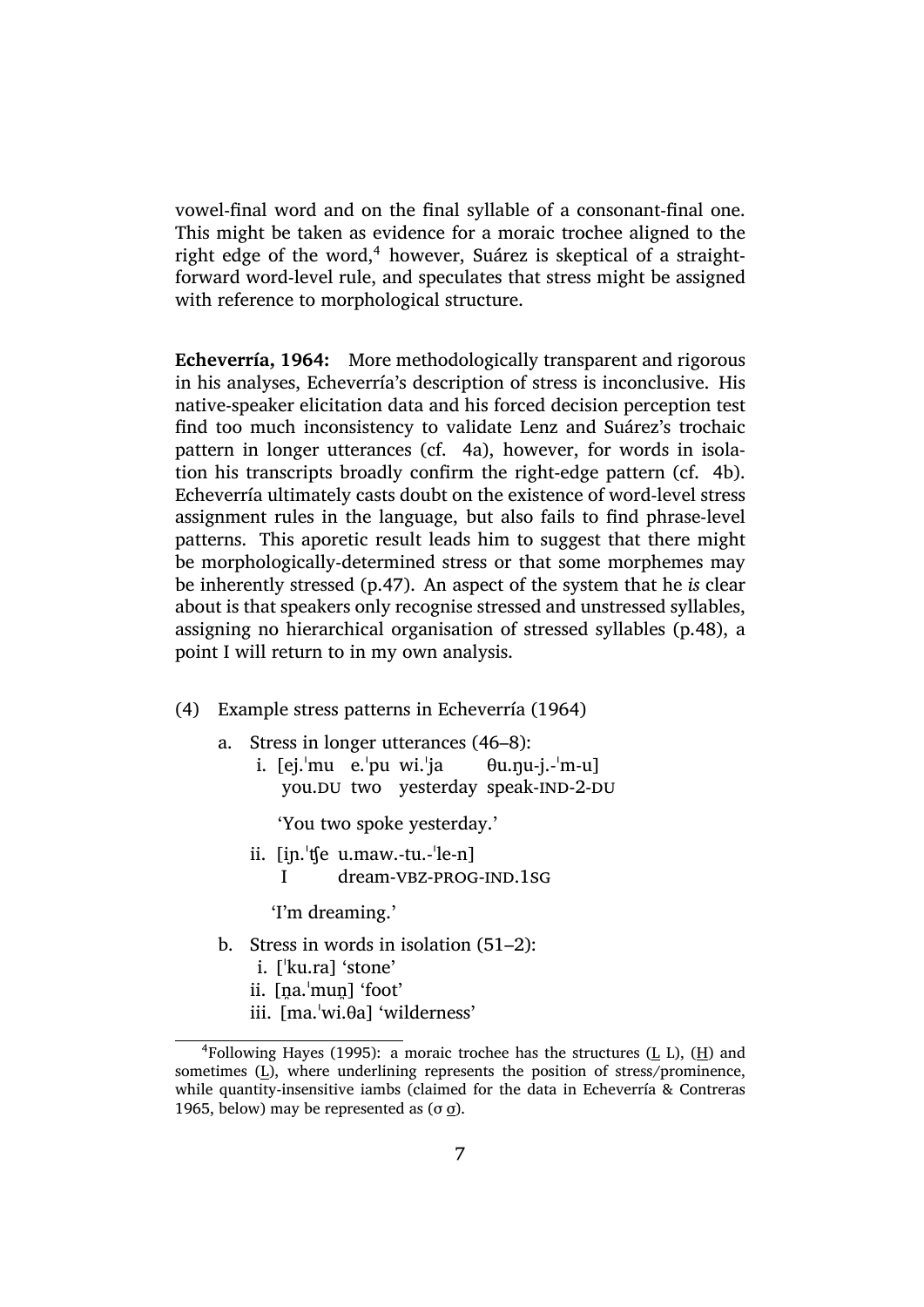iv. [a.li.ˈwen] 'tree' (p.35)

<span id="page-7-0"></span>**Echeverría & Contreras 1965:** This is practically the only source for Mapudungun prominence cited in typological surveys. The likely practical reason for this is that the description is (a) short, (b) in Eng[lish, and \(c\) widely accessible \(](#page-28-0)it was published in *IJAL*). The article also uses the outdated exonym 'Araucanian' to designate the language, which is likely to have thrown off researchers's attempts at checking further sources. However, the main theoretical reason for the spread of the article's content is its contentious evidence for a purported rightheaded quantity-insensitive foot: an even iamb. Although the article appears to be based on the same data-set as Echeverría (1964), the later paper's conclusions on stress assignment are diametrically opposed to what we find in the earlier one. In this case we are told that stress *is* predictable, specifically with refere[nce to the phonolo](#page-28-8)gical word. The general rule the authors give is stated in (5), with their much-cited examples in (6).

- (5) 'a phonological word [which has anything from one to six syllables] has main stress on the second syllable and[, i](#page-7-0)f applicable, secondary stresses [on](#page-7-0) the fourth and sixth syllables' (134).
- (6) Stress assignment in Echeverría & Contreras (1965: 134 glosses added)
	- a. [wu.ˈle]

'tomorrow'

b. [tri.ˈpan.to]

'year'

c.  $[e$ .  $\lceil e \cdot \text{lu} - \text{mu} - \text{j} - \text{u} \rceil$ give– $2_{SP}$ . INV–IND. 1–DU<sub>FP</sub>

'You give us (both).'

d.  $[e$ . |u.–a.– $e$ .–n–ew] give-FUT–INV–IND.1S $G_{FP}$ –3<sub>SP</sub>

'She/he/they will give me x.'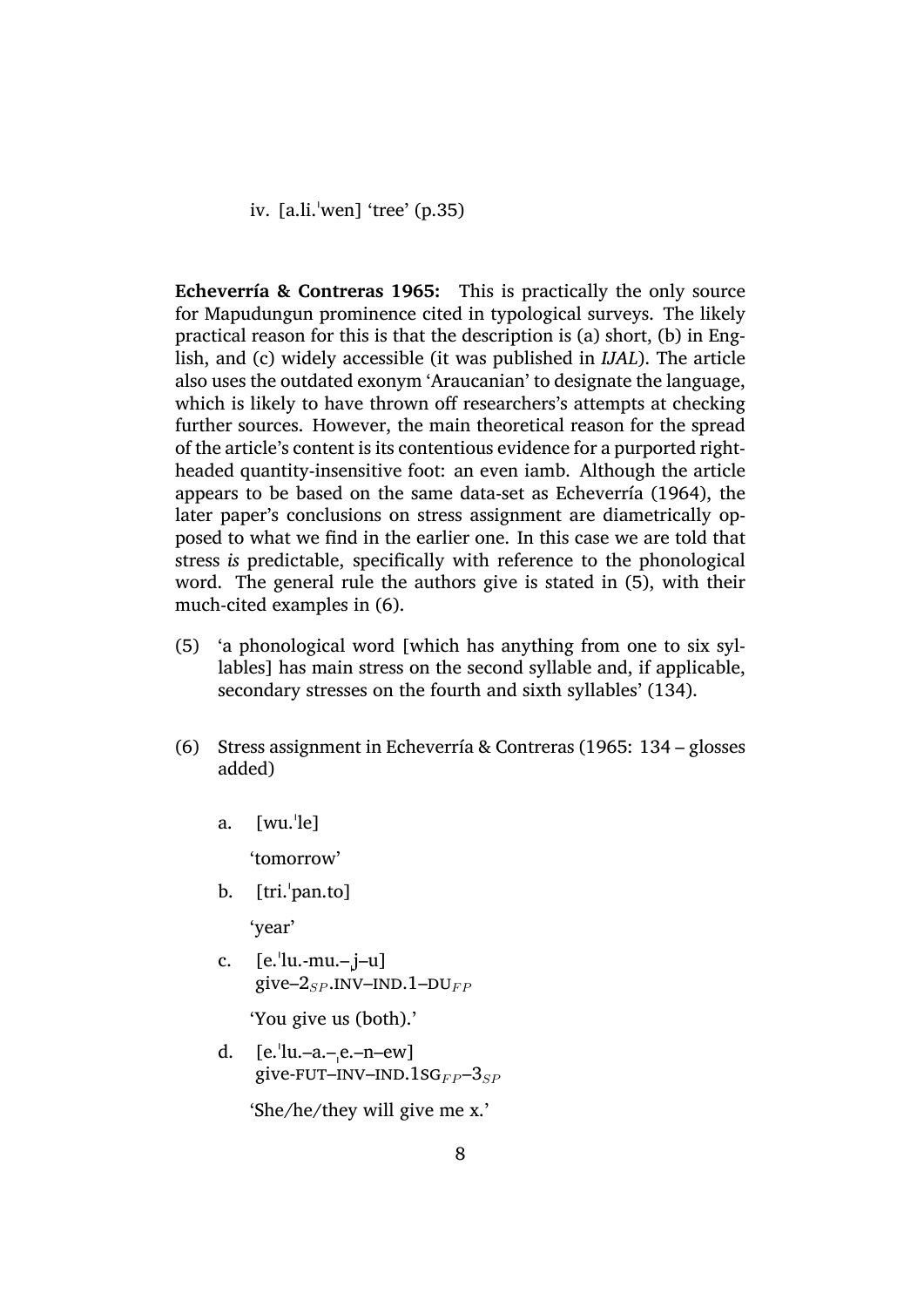e. [ki.ˈmu.–fa.ˌlu.–wu.–ˌla–j] know-SIM-REFL-NEG-IND.3

> 'She/he/they (herself/himself/themselves) pretended not to know.'

At this point, it seems that Echeverría & Contreras' stress assignment system is fundamentally syllable-counting, weight-insensitive and parsed from left to right. However, the system becomes more complex with the addition of four 'special rules', which are rarely brought up in the literature:

- (7) 'Special rules' for stress assignment (Echeverría & Contreras 1965: 134 – glosses added)
	- a. Three-syllable words ending in a consonant have a secondary stress on the last syllable:  $[\theta u, \eta u, -\lambda a - n]$  (speak-NEG-IND.1sG) 'I do not speak'.
	- b. Two-syllable words ending in a vowel may be stressed on either syllable, except particles (adverbs, pronouns, prepositions) which are always oxytone: [ˈru.ka] *∼*[ru.ˈka] 'house'; but [wu.ˈja] 'yesterday', [wu.ˈle] 'tomorrow', [in.ˈʧe] 'I', [ej.ˈmi] 'you', [few.ˈla] 'now', etc.
	- c. One-syllable words are stressed if an unstressed syllable follows, and vice versa: ['pu me.'ta.we] 'in the jar' vs. [pu ˈru.ka] 'in the house'.
	- d. If the negative suffix [-la] occupies the fifth syllable, the secondary stress is shifted from the fourth to the fifth syllable, and the sixth (if any) loses its secondary stress:  $[la, 'n-i.m$ ɨ.wu.-ˌla-j] (die-caus-reflex-neg-ind.3) 'he did not kill himself'.

While the general rule portrays prominence as fundamentally lexical and rhythmic, the special rules hint at what appear to be lexical, grammatical, phrasal and even morphological sensitivities for prominence placement.

Taken at face value, Echeverría & Contreras' general rule is not devoid of controversy either, since it seems to describe a quantityinsensitive (even) iamb. However, a number of influential foot inventories — particularly Hayes (1995) — stipulate the only quantityinsensitive foot is the syllabic trochee, while its iambic mirror-image is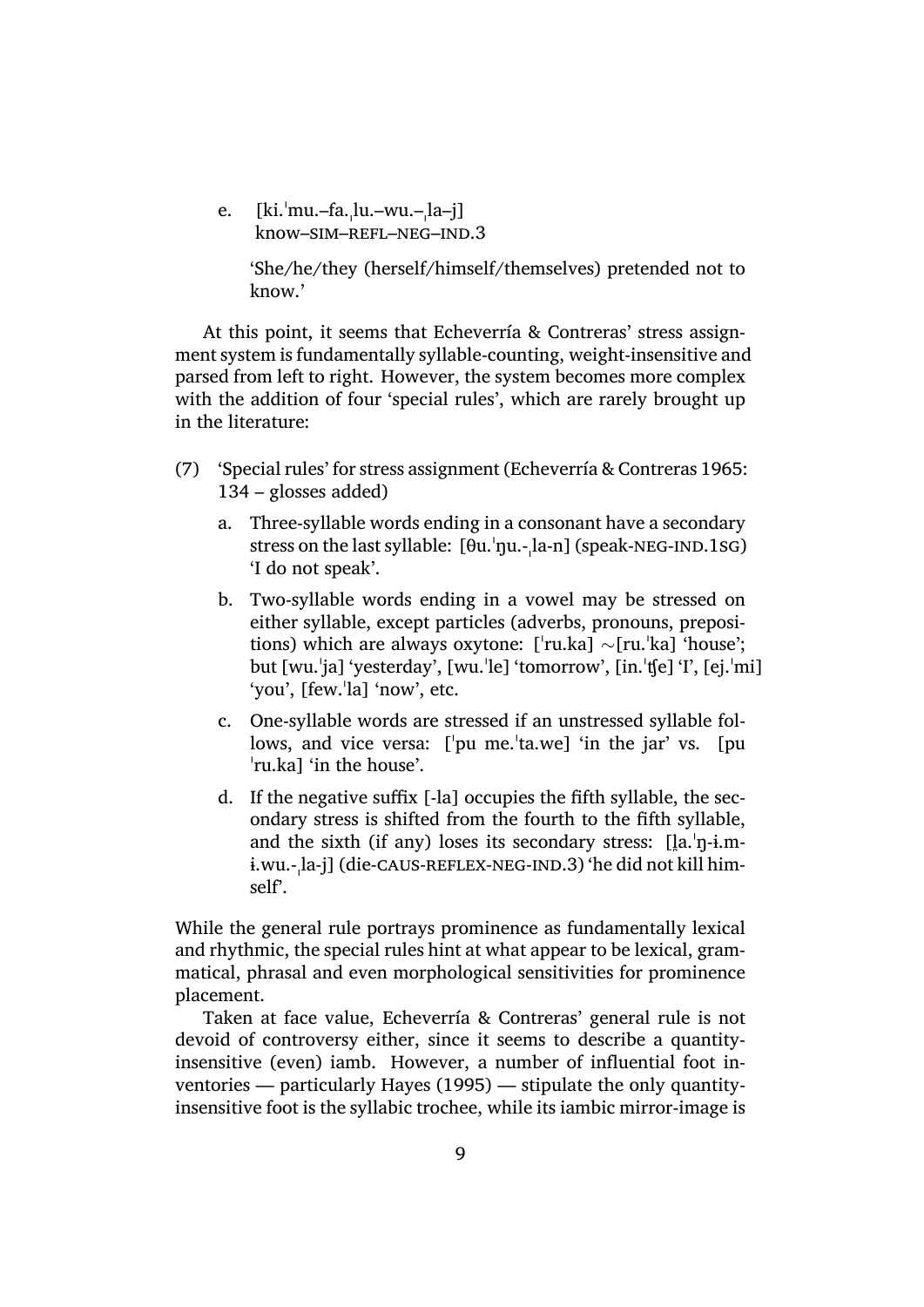explicitly ruled out (purportedly, a consequence of the Iambic-Trochaic Law, Hayes 1985). Indeed, when dealing with the 'Araucanian' data, Hayes himself is pushed to describe the language's footing as a 'defective iamb' for its surface lack of quantity sensitivity (see Hayes 1995: 266-8 and Molineaux 2014: 56-8, for a critique). More importantly, the i[ambic analys](#page-29-8)es (as found in Gordon 2002: 522, 545, Kager 2007: 205-6 and Hyde 2011: 1055, among others) fail to ex[plain the un](#page-29-0)expected s[tress on the final](#page-31-7) CVC syllable (as in (7a) [θu.ŋu.ˈlan] and  $(7d)$  [la.ni.mi.wu.<sup>'</sup>laj]), as well a[s the alternati](#page-29-3)on of stress [in disyllabic](#page-30-4) content wo[rds \(as in \(7](#page-30-7)b) [ˈru.ka] *∼*[ru.ˈka]).

<span id="page-9-1"></span>**[Sme](#page-7-0)ets, 2008:** As r[ega](#page-7-0)rds stress, Smeets' grammar<sup>5</sup> provides a general rule that seems to support the trochaic pattern in Suárez (1959). Nevertheless, this initial clarity becomes muddled by three additional rules stating that trisyllables have stress on the penult [\(](#page-9-0)8a $^6$ ), that longer words stress 'every second and every last vowel' (8b) [and that some](#page-32-9) longer words may have two main stresses (8c). A number of disyllabic words and individual morphemes, Smeets furt[her](#page-9-1) claims, have 'unpredictable' (i.e. lexical) stress.

- (8) Example stress patterns in Smeets (2008)
	- a. [ku.ˈɲi.faʎ]

'orphan'

b. [af.ˈma.-tu.-ˌla-n] admire-REFL-NEG-IND.1.S

'I did not admire.'

<sup>5</sup>Although the publication date for this grammar is 2008, the work represents Ineke Smeets' previously unpublished doctoral dissertation. The fieldwork for this description was conducted between 1977 and 1981 and the thesis was submitted in 1989. This explains why the entry on Smeets' analysis of prominence is placed before that of Adalberto Salas (1978–1992).

<span id="page-9-2"></span><span id="page-9-0"></span> $6$ Note that although Smeets gives this as a simplex word, it can also be analysed as an adjectival construction [kuni] 'to care' followed by the adjectival suffix  $[fa\Lambda]$ , to mean 'worthy of care', where stress is now on the final syllable of the first root.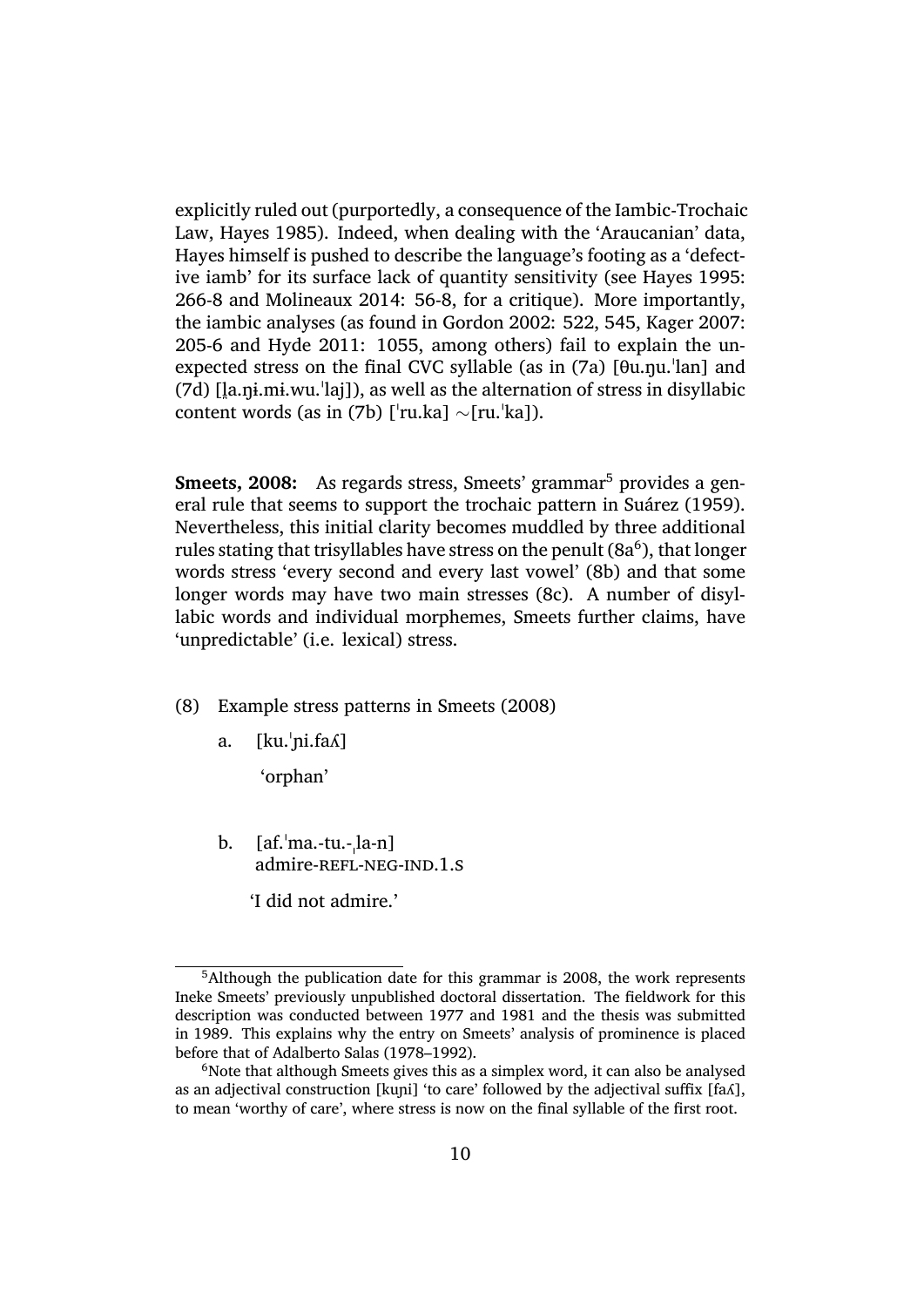c.  $[ki.\theta a.w\text{-}el.-me.\text{-}we.-la.\text{-}fi.-j-i-n]$ work-prog-and-psist-3*SP* -ind-1-pl*F P*

'We did not work there for him any more.'

Smeets assessment seems to be a hybrid one, taking some elements from the traditional view of Lenz (1897) and Suárez (1959), and Echeverría & Contreras (1965). More problematically, main stress seems to be calculated at times from the right edge of the word and at times from the left. All in all, even if [we disregard](#page-31-2) the [inconsistencie](#page-32-9)s in [the rel](#page-28-0)[ative positioning of pr](#page-28-0)imary and secondary stress, we must recognise that a simple set of parametric rules at the morphosyntactic word level simply will not explain stress assignment in this data.

<span id="page-10-0"></span>**Salas, 1978-1992:** Throughout his work on Mapudungun, Salas describes primary stress in the traditional right-aligned moraic trochaic terms of Suárez, though he emphasises that 'stress can change position within certain domains of the word' (1992: 73). This latter claim is only exemplified with vowel-final disyllables such as [ˈru.ka]*∼*[ru.ˈka] 'house'. Secondary stress is claimed to fall on the first syllable of consonant-final trisyllables such as [ˌa.[ʧa.ˈw](#page-32-4)aʎ] 'hen'. In longer words secondary stress is claimed to alternate between the first and second syllable, if the latter ends in a vowel (9a) and on the second syllable alone, if it ends in a consonant (9b).

- (9) Stress on longer words (Salas 199[2:](#page-10-0) 84 detailed glosses added):
	- a. [ˌwa.su.-tu.ku.-jaw.-ke[-r.ˈk](#page-10-0)e-j] huaso-wear-peramb-hab-rep-ind.3 *∼* [wa.ˌsu.-tu.ku.-jaw.-ke-r.ˈke-j]

'They say he goes around dressed as a huaso (Chilean cowboy).'

b.  $[p_i, \text{nan.tu.ku.-le-l-ne.-ke-r.'ke-j}]$ stick-put.in-prog-applic-pass-hab-rep-ind.3

'She/he/they say that this is stuck back on him.'

As we shall see further along, the two-syllable window that Salas describes at the left edge of the word coincides with the domain of the root in verbs. Evidently, this generalisation is also compatible with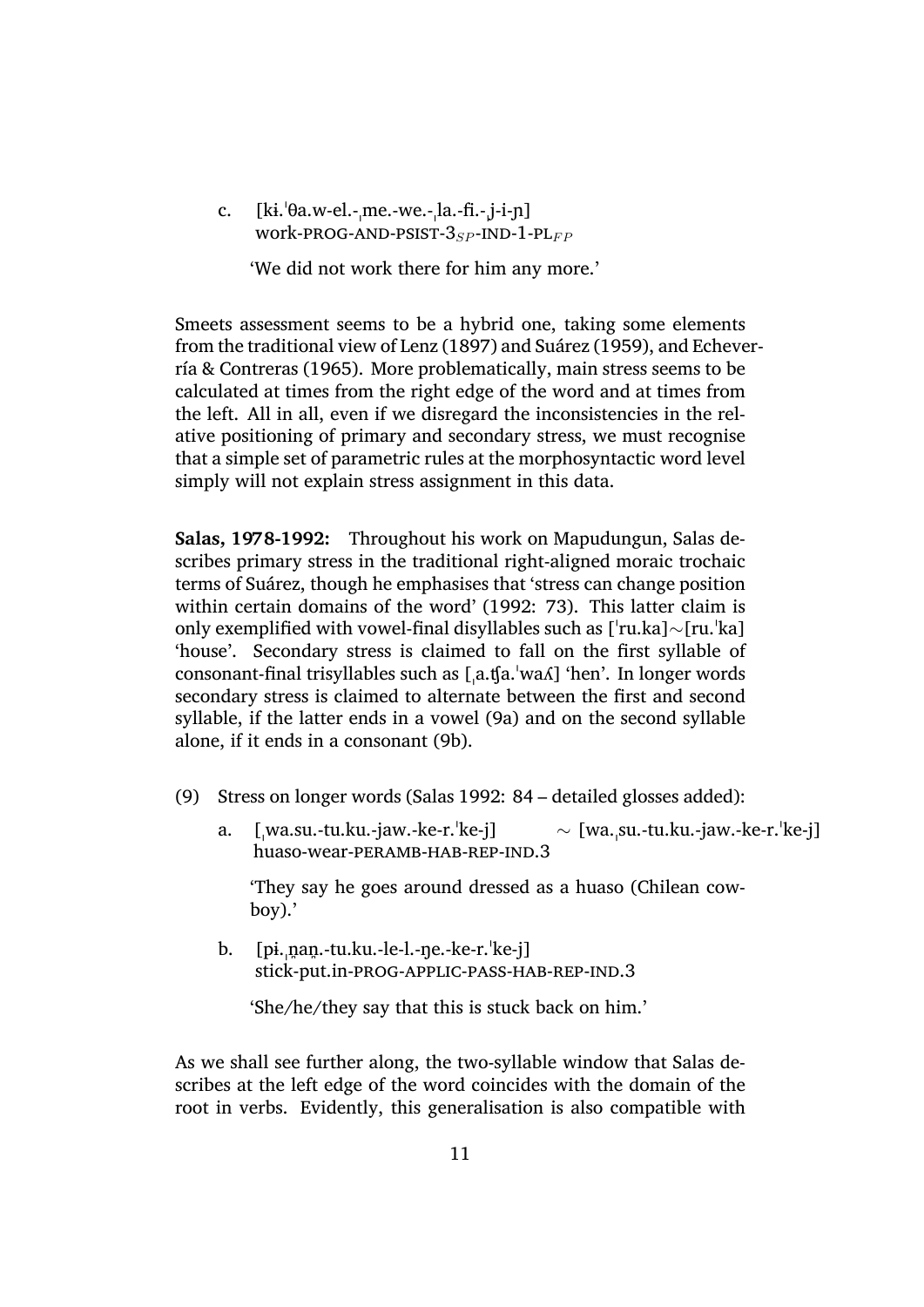some aspects of the account in Echeverría & Contreras (1965). Crucially, however, Salas' analysis does not seek out an iterative pattern for stress, but relates it to word-edges alone.

**Zúñiga, 2002-2017:** Much in line with Salas' work, Zúñiga's grammar (2006b: 63-5) presents Mapudungun stress as falling on a rightaligned trochee, in a pattern he identifies as explicitly moraic (Zúñiga 2006a: 487). For longer words, he also follows Salas' (1992) twosylla[ble seco](#page-32-7)ndary-stress window at the left edge. Importantly, Zúñiga acknowledges that most of these rules are applicable only to [words in](#page-32-8) [isolatio](#page-32-8)n, and that in running speech, prominences 'behav[e acco](#page-32-4)rding to more intricate patterns that are not well understood yet' (Zúñiga 2014: 162). Furthermore, in more recent work he finds that the boundaries of the phonological word (p-word) in Mapudungun do not always align squarely with the boundaries of the morpho-s[yntactic](#page-32-10) [word](#page-32-10) (g-word), with the former being defined, amongst other factors, by the position of stress (Zúñiga 2014, 2017, Bickel & Zúñiga 2017).

**Summary:** Having examined the major contemporary accounts of Mapudungun stress, we [find that in a](#page-32-10)[lmost](#page-32-5) [all cases, main stress](#page-27-4) is considered to belong to a window of two syllables at the right edge of the word, with weight being a crucial consideration in its placement. The main exception to this assessment is the one publication that has been taken up by typological surveys of stress: Echeverría & Contreras (1965). The stark contrast between these two version of Mapudungun prominence can be summarised as in Table 1.

|                                  | <b>FOOT</b> |                               | WEIGHT DIRECTION ITERATION |     |
|----------------------------------|-------------|-------------------------------|----------------------------|-----|
| ECHEVERRÍA &<br><b>CONTRERAS</b> |             | Iambic Insensitive Left-Right |                            | Yes |
| <b>OTHER</b><br><b>ACCOUNTS</b>  |             | Trochaic Sensitive            | Right-Left                 | No  |

Table 1: Two competing accounts of stress placement in Mapudungun

<span id="page-11-0"></span>Suggestions are provided in several of the accounts regarding the possibility that the internal structure of words might shed light on the overarching prominence-assignment system. In particular, we noted that both nominal and verbal roots are overwhelmingly mono- and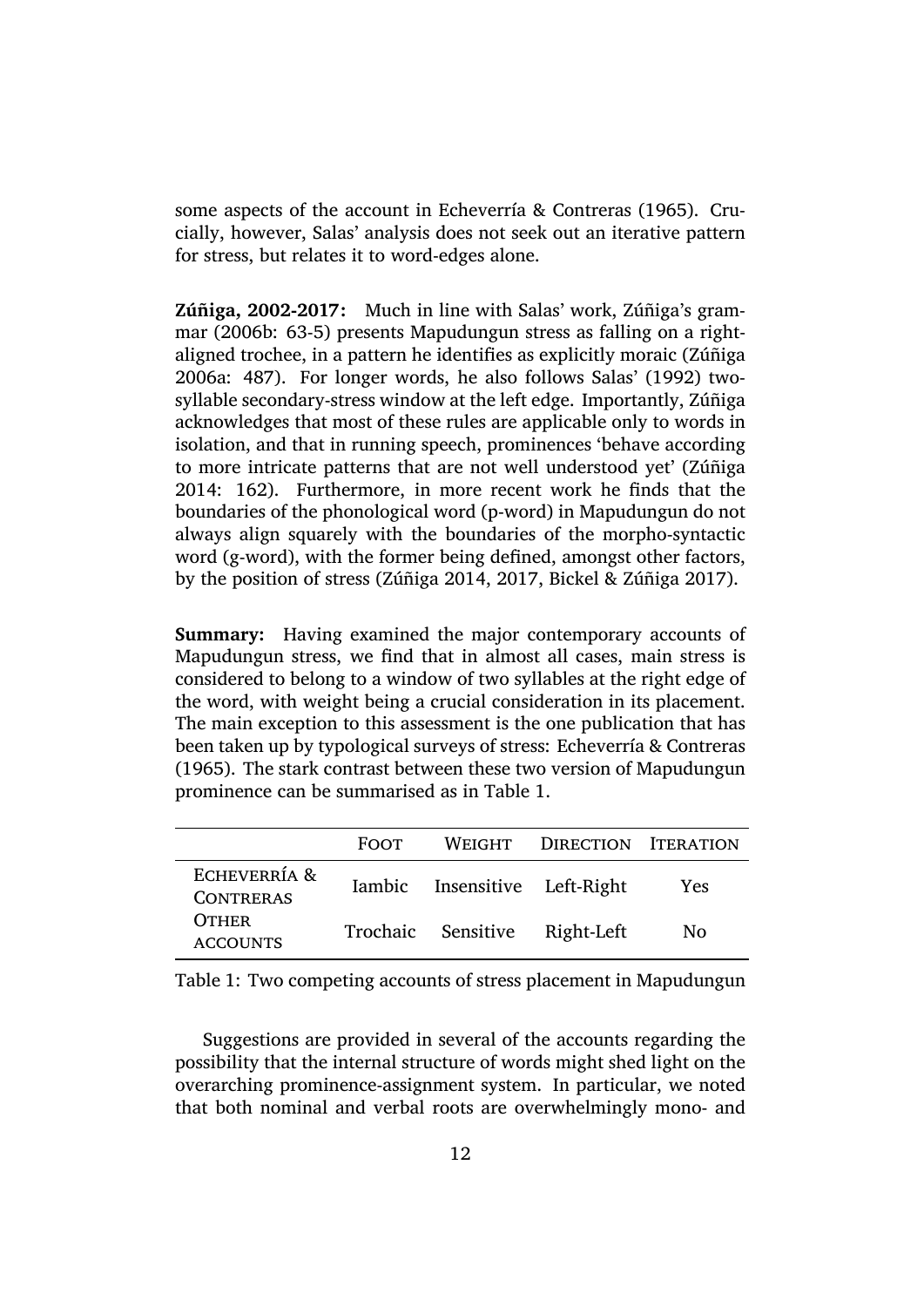disyllabic, making them largely coextensive with the domain of leftedge stress (either primary or secondary) described in the literature. There is also the suggestion throughout that prominence is somewhat variable in its positioning, especially where words are not presented in isolation.

In what follows, I will provide new data for Mapudungun prominence which elaborates on the role morphological structure plays in its assignment. While the data I present may well be analysed under the guise of misalignment between morphosyntactic and prosodic words (*à la* Bickel & Zúñiga 2017), I will argue that, rather, what should be reconsidered is the idea that Mapudungun prominence is a purely word-level phenomenon. In doing so I will re-evaluate the role of rhyth[m in the language — w](#page-27-4)hich is certainly not a simple grid — and propose a more important role for morphological demarcation.

### **3 New data for Mapudungun prominence**

The main body of data presented here (for further details see Molineaux 2014, 2017) is from a series of interviews and guided elicitation tasks conducted in the Rucapangue and Rapahue Mapuche communities near the town of Cholchol, in Chile's Araucanía Region. [Seven](#page-31-7) [subjects \(fo](#page-31-7)[ur ma](#page-31-8)le, three female) were interviewed, all native speakers of Mapudungun also fluent in Spanish. Their ages ranged from 55 to 83 and no hearing or speech impairments were reported.

Data was elicited via picture naming, general knowledge questions and translation of Spanish sentences. Consultants were also prompted to discriminate the position of prominences in their own utterances. Crucially, speakers show reliable intuitions regarding the position of prominences in words in isolation, probably facilitated by awareness of stress in Spanish (cf. Molineaux 2017 for a detailed study). For morphologically simplex words, only one main prominence was usually identified, providing no evidence for a perceptually relevant secondary prominence. Convers[ely, longer, more](#page-31-8) complex words often prompted the identification of two prominences with unclear hierarchical organisation.

An acoustic comparison of stressed vs. unstressed syllables in simplex disyllabic words was also conducted. This found that the only significant correlate to stress – in the syllables speakers themselves identified as prominent – was a pitch maxima (see Molineaux 2014: 80-6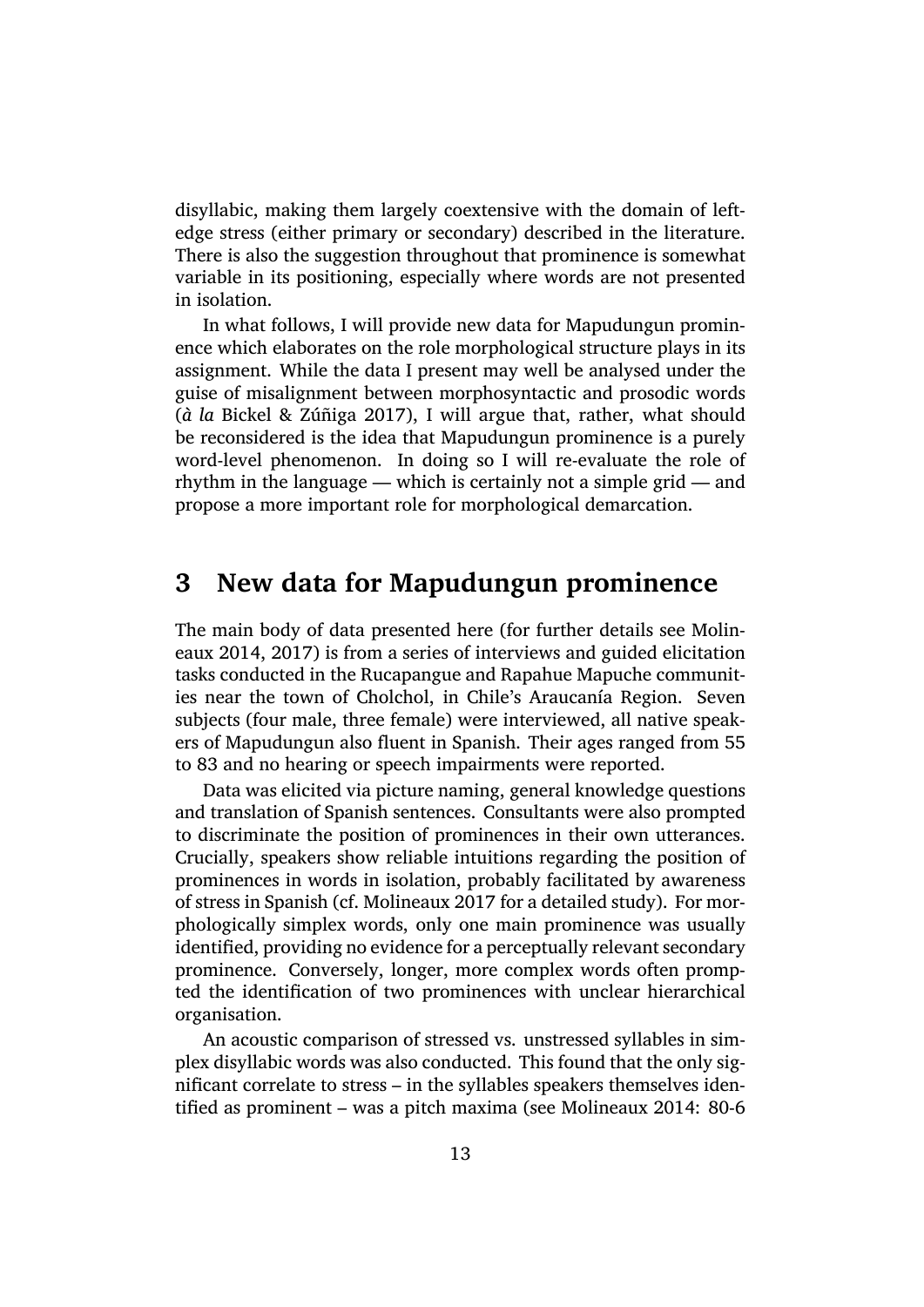for details).<sup>7</sup> In running speech, pitch maximae were also found consistently on the same syllable as in words in isolation, across different positions in the utterance,<sup>8</sup> thus revealing these to be lexically-based prominenc[es](#page-13-0) and not only phrasal ones (Molineaux 2014: 103–9). In what follows I present an overview of relevant word and morphological categories and their [pr](#page-13-1)ominence patterns.

#### **3.1 Morphologically simplex [words](#page-31-7)**

Most non-verbal categories in Mapudungun are monomorphemic. Such words are also by and large disyllabic, with occasional mono- and trisyllables. Examples of the main group, nouns, are presented in Table 2. Everywhere but in disyllables ending in a vowel (c–d), prominence placement seems weight-sensitive, falling on the head of a rightaligned moraic trochee: prominence is assigned either to a final closed [sy](#page-14-0)llable (a–b and e–f, cf. [a,t͡[a,( $\forall$ wa $\land$ )]) or to the penult, if the final syllable is open (g–i), either with a branching foot made up of two light syllables (cf. [puɲ.(ˈpu.ja)]), or as a heavy syllable followed by an unfooted light (cf. [pi.( $\frac{f}{i}$ fi.).ka]).<sup>9</sup> For simplex nouns, then, this analysis is more parsimonious than the left-aligned quantity insensitive iambic analysis of many typological accounts, which predicts second-syllable stress. Indeed, trisyllables en[d](#page-13-2)ing in a closed syllable (2e–f) present a challenge to the iambic analysis, even if they are a relatively infrequent type of monomorphemic word.

Disyllabic nouns ending in a vowel (such as Table [2](#page-14-0) c–d), as we have said, alternate the position of prominence. Thus, the quantity insensitive iambic analysis fits when prominence is final, and the quantity sensitive trochaic one fits when prominence is initia[l.](#page-14-0) In our data, this pattern  $-$  familiar from the literature  $-$  shows a slight preference (62%) for initial stress. It is also reported that penultimate stress is judged by speakers as 'more correct' than the alternative, and may thus be register-bound. Furthermore, the placement of stress seems

 $7$ Vowel duration, intensity and mean pitch were also tested, but were not significantly correlated.

<sup>&</sup>lt;sup>8</sup>The only exception to this pattern are vowel-final disyllabic nouns, which vary in the position of stress, both in isolation and in different grammatical contexts, with no identifiable preference.

<span id="page-13-2"></span><span id="page-13-1"></span><span id="page-13-0"></span> $9$ Throughout this chapter, I follow the syllabification practices in Echeverría (1964), Salas (1976, 1992) and Zúñiga (2006b) which claim surface onset and coda clusters are avoided, while onsets are maximised. Heavy syllables end in a consonant or diphthong and bear two morae, while light syllables end in a vow[el and carry](#page-28-8) [a singl](#page-28-8)e [mora.](#page-32-11)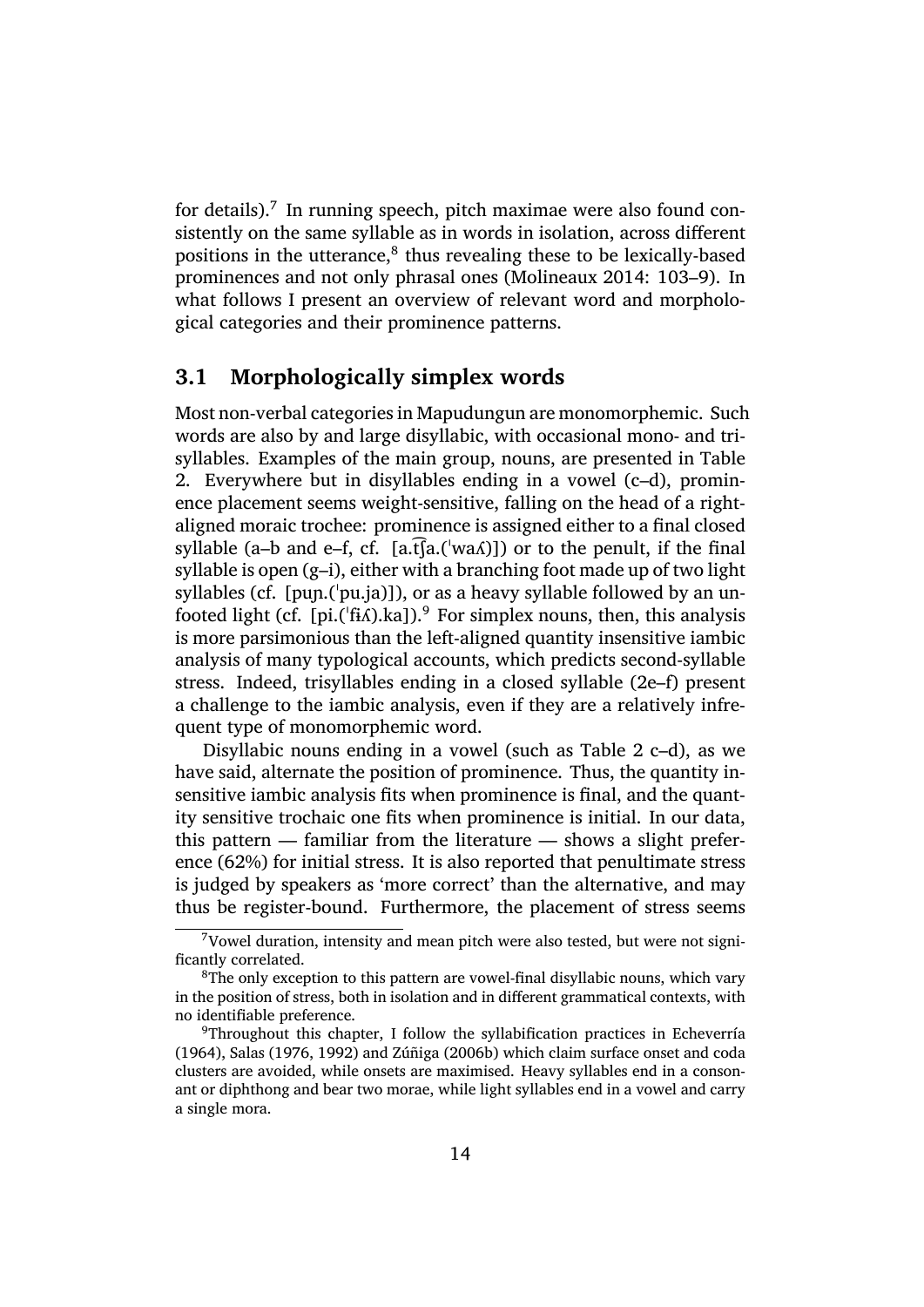|    | <b>Disyllables</b>                               |        | Trisyllables                                         |                  |
|----|--------------------------------------------------|--------|------------------------------------------------------|------------------|
| a. | $[pu.'$ kem]                                     |        | 'winter' e. $[a.\hat{t}]a.\text{ } [aa]$             | 'hen'            |
| b. | $[$ laf. $'$ ken $]$                             | 'sea'  | f. $[a.\hat{t}]\hat{u}\hat{\Lambda}$ . $[pep]$ 'ash' |                  |
|    | c. $[\text{ma.pu}] \sim [\text{ma.'pu}]$         | 'land' | g. $[ma]^{\text{w}}$ [ma. wi. $\theta$ a] 'woodland' |                  |
|    | d. [ $'$ piw.ke] $\sim$ [piw. $'$ ke] $'$ heart' |        | h. $[pup.]pu.ja]$                                    | 'armpit'         |
|    |                                                  |        | $\lceil$ pi. 'fi $\Lambda$ .ka]                      | 'two-tone flute' |
|    |                                                  |        |                                                      |                  |

Table 2: Prominence-placement in Mapudungun simplex nouns

<span id="page-14-0"></span>not to be governed by the word's position in the phrase or utterance, but fluctuates relatively freely.

Other simplex non-verbal categories, however, do not follow the nominal pattern. Indeed, adjectives, adverbs and pronouns — which never extend beyond two syllables — always have final prominence, irrespective of the final syllable's weight (as in 10). While this category may well be analysed as iambic, it could also simply be described as right-edge.

(10) Prominence in Mapudungun adjectives[, ad](#page-14-0)verbs and pronouns:

- a. [e.ˈɲum] 'hot'
- b.  $[we, 'θa] 'bad'$
- c. [wu.ˈle] 'tomorrow'
- d.  $\left[$ in.  $\left[\text{t}\right]\right]$  'I/me'

#### **3.2 Minimally inflected verbs**

<span id="page-14-1"></span>The basic pattern for right-edge verbal stress can be observed in minimally inflected finite verbs: a verbal root plus an "obligatory finite inflection" (OFI, cf. Salas 1992: 112–6) made up of the three rightmost morphological slots, marking mood, person, and number. While there is a small set of portmanteau morphemes  $(\frac{\cdot}{i})n'$  'IND.1sG',  $\frac{\cdot}{i}$ t $\int$ i/ 'imp.1sg', /-ŋe/'imp.[2sg' and /-](#page-32-4)pe/ 'imp.3sg'), the individual morphemes of the OFI are generally transparent. Crucially, however, the syllabic structure of the OFI varies quite radically not only on the basis of the combination of the relevant morphemes, but also in relation to the final segment of the preceding root. Indeed, following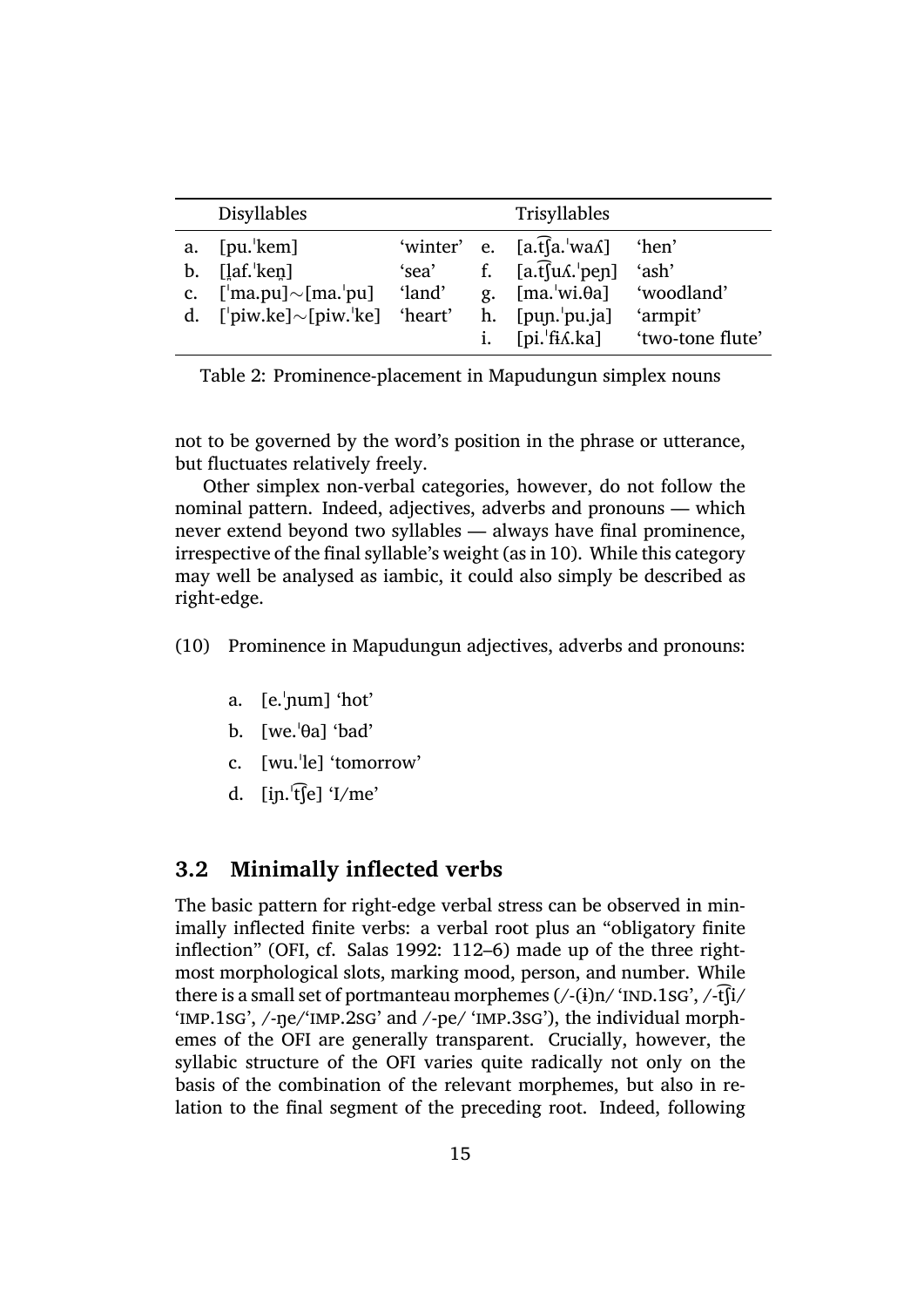the language's syllabic structure, tautosyllabic clusters are broken up by [ɨ]-epenthesis (cf. 11g) and sequences of vowels are avoided via glide formation (i.e.  $/i/ \rightarrow /j/$ , cf. 11d–g).

- (11) Prominence in [min](#page-14-1)imally i[nfle](#page-14-1)cted verbs
	- a. [ki.ˈm–ɨn] 'know–ind.1sg'
	- b. [ʈʂi.ˈpa–n] 'enter-IND.1sG'
	- c.  $[ki, 'm-i, -m-i]$ 'know–ind–2–sg'
	- d.  $[tsi, 'pa-i,-m-i]$ 'enter–ind–2–sg'
	- e. [ˈkim.–Ø–j–u] 'know-IMP-1-DU'
	- f.  $[tsi.]<sub>pa.</sub> \emptyset j-u]$ 'enter-IMP-1-DU'
	- g. [ʈʂi.ˈpa–j.–m–ɨ-n] 'enter–ind–2–ep–pl'

As seen in (11), the minimally complex verbal forms appear to follow the general stress pattern established for simplex nouns: promote the syllable containing the penultimate mora of the word. An apparent exceptiont[o th](#page-14-1)is pattern is (g). Here, the final vowel appears by all accounts to be epenthetic (cf. Molineaux 2018: 523) and invisible to prominence-assignment rules.<sup>10</sup> This latter pattern is important insofar as it suggests that prominence assignment is interspersed with other phonological processes. The g[eneral pattern, fu](#page-31-6)rthermore, shows that prominence must be compute[d f](#page-15-0)ollowing inflection, exclusively on the basis of the phonological structure of the final syllables. The result is that prominence may fall on either a suffixal vowel (11a,c) or on the final syllable of the root (11b,d–g).

<span id="page-15-0"></span><sup>&</sup>lt;sup>10</sup>The pattern in (11a) also appears to have an epenthetic vowel, however, I have argued elsewhere — Molinea[ux 2](#page-14-1)018: 549–550 — that at this [hist](#page-14-1)orical stage, the /–ɨn/ *∼* /–n/ alternation for the ind.1sg must be allomorphic.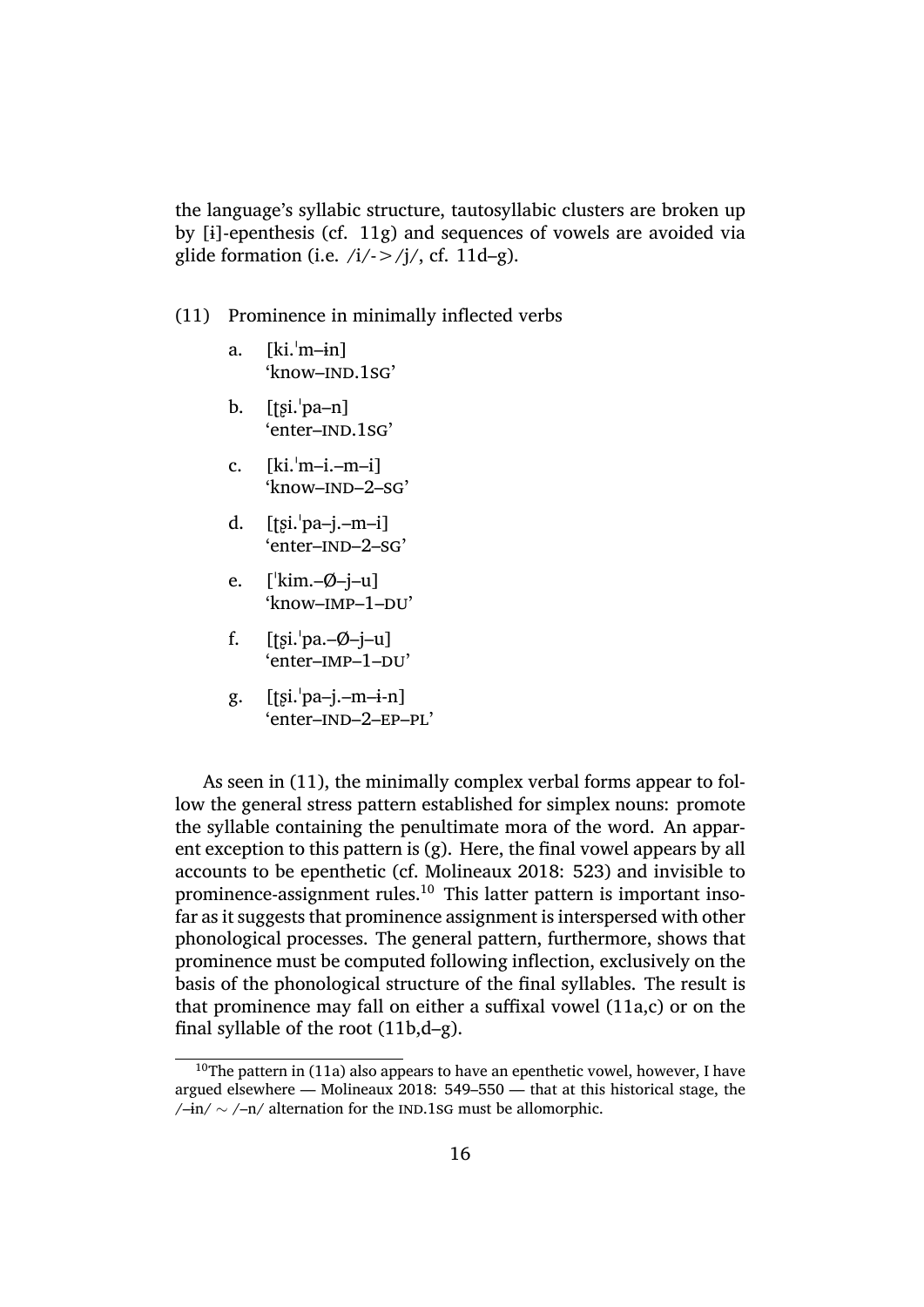#### **3.3 Complex verbal forms**

<span id="page-16-0"></span>In line with the claims made by Salas (1992: 84), Zúñiga (2006b: 64) and Smeets (2008: 49), speakers I interviewed had intuitions for more than one prominence in 'longer words', which crucially for our purposes are also substantially mo[re complex w](#page-32-4)ords, [morphologically](#page-32-7). As befor[e, the right-ed](#page-32-6)ge prominence window corresponds with that outlined for minimally complex words. The phonological domain for left-edge prominence, however, is less obviously defined, falling on either the first or the second syllable. The examples in (12) provide the basic patterns, where, despite there being two stresses, subjects are unable to consistently identify a main prominence.

- (12) Morphologically complex verbs: root (R) and word (*[ω](#page-16-0)*) in brackets
	- a. [[ˈlef.]*R*–pu.–ˈle–j]*<sup>ω</sup>* run–trloc–prog–ind.3

'She/he/they is/are running here.'

b. [[θew.ˈma.]*R*–ka.–ˈke–j]*<sup>ω</sup>* make–CONT–HAB–IND.3

'She/he/they is/are usually making.'

c. [[ɨ.ˈʈ͡ʂɨf.]*R*–tu.–pu.–ke.–ˈla–j.–m–i]*<sup>ω</sup>* throw-REST-TRLOC-HAB-NEG-IND-2-SG

'You don't usually throw X back here.'

d. [[ʈ͡ʂi.ˈpa.]*R*–ke.–ˈla–j.–m–i]*<sup>ω</sup>* exit–hab–neg–ind–2–sg

'You don't usually go out.'

While examples in (12) show the right edge follows the familiar trochaic pattern, there appears to be no easy foot-based generalisation for the left edge, where an initial heavy syllable sometimes bears prominence (a) and so[met](#page-16-0)imes not (b), and where a second syllable may be prominent both when its heavy (c) and when its light (d). A quick look at the morphology, however, shows us that, consistently, it is the final syllable of the root that displays prominence, irrespective of weight considerations. As verbal roots tend to be disyllabic (though there are exceptions, as in 12a), the iambic analysis in Echeverría  $\&$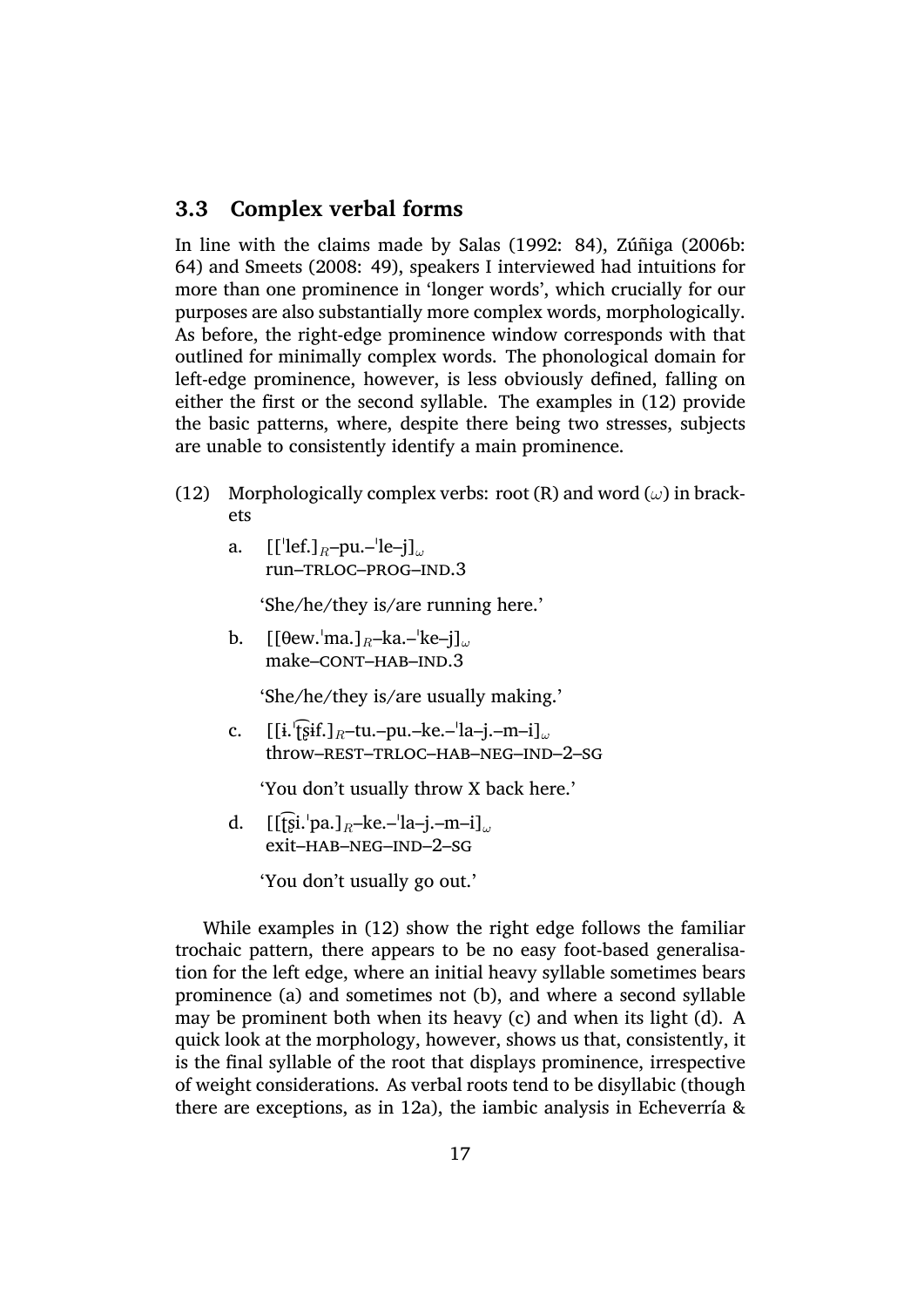Contreras (1965) seems more applicable here, with root-prominence falling in with the pattern of adjectives, adverbs and pronouns.

Occasionally, however, root-prominence is missing for complex [verbs, falling inste](#page-28-0)ad on a small category of fairly productive diathesischanging suffixes (cf. underlined elements in  $13$ )<sup>11</sup>. Due to their core semantics, their immediate adjacency to the root, their ability to induce root-allomorphy, as well as their attraction of prominence, these may be usefully treated as a unit with the r[oot](#page-16-0)[, t](#page-17-0)hat is, as a verbal stem (cf. Molineaux 2014: 161-2). This, in turn, may be the broadest domain for the realisation of left-edge prominence, which we now may more properly term *stem prominence* and analyse as right-aligned to the ste[m edge.](#page-31-7)

- (13) Prominence on complex verbal stems:
	- a. [[[tu.ku.]*R*–ˈŋe.]*S*–la.–ˈfu–j]*<sup>ω</sup>* place-PASS-NEG-BI-IND.3

'She/he/it/they didn't used to be placed.

b.  $[[[[a.n]_R-\{im.]\s-ke^{-}fi-j]_{\omega}]$ die–caus–hab–3*SP* –ind.3*F P*

'She/he/it/they usually killed him/her.'

c. [[[pe]*R*-ɲ.ˈma.]*S*–la–ˈfi–j]*<sup>ω</sup>* see–APPL–NEG–3<sub>SP</sub>–IND.3<sub>FP</sub>

> 'She/he/it/they did not see him/her/it/them (for the benefit/detriment of somenone).'

In many cases, the expected position for stem and right-edge prominence domains seem to overlap or to be immediately adjacent (i.e. clash). Where overlap occurs, as in some of the minimally inflected verbs in 11 (b-f), it is impossible to determine which prominenceassignment system wins out. Where clash is expected, it is usually resolved in favour of the right edge (cf. 11a and 14a–b). The main exception to th[is p](#page-14-1)attern seem to be complex stems (stem  $=$  root  $+$  diathesischanging suffix), which tend to be stressed in place of the right edge (cf. 14c–d).

<span id="page-17-0"></span><sup>&</sup>lt;sup>11</sup>I use the term *diathesis* here to refer to 'a pattern of mapping of semantic arguments onto syntactic functions (grammatical relations)' (Kulikov 2010: 370). Here, ther[elev](#page-16-0)ant suffixes change either the valency or voice of the verbs they attach to.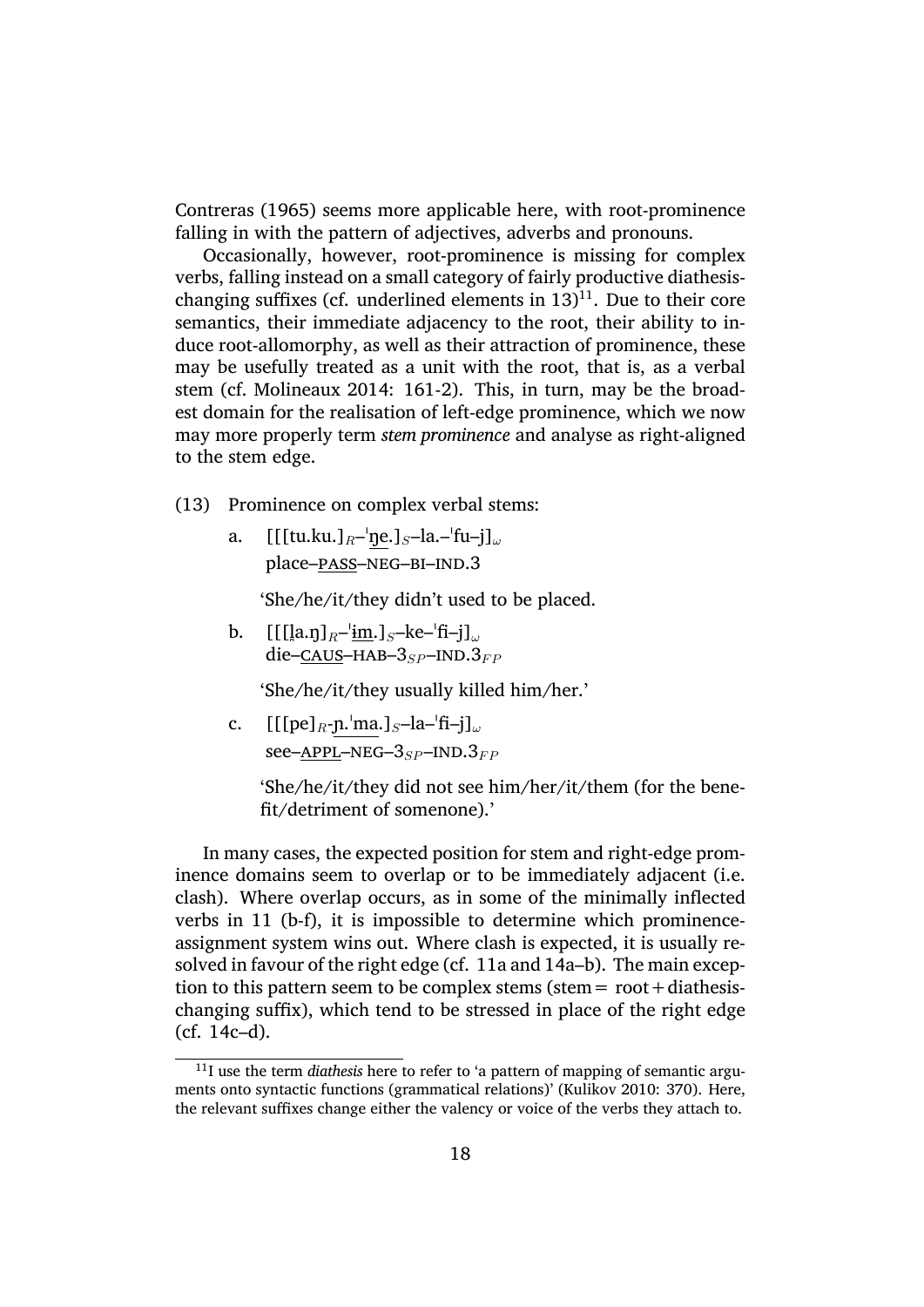- (14) Clash resolution in verbs:
	- a. [[le.li.]*S*–ˈfi–j.–m–i]*<sup>ω</sup>* watch–3<sub>SP</sub>–IND–2–SG<sub>FP</sub>

'You (sg) watch him/her/it/them.'

b. [[e.li.]*S*–ˈfi.–j]*<sup>ω</sup>* watch– $3_{SP}$ –IND. $3_{FP}$ 

'She/he/it/they watch(es) him/her/it/them.'

c. [[[e.lu–ɲ.ˈma.]*S*–fi–j.–m–i]]*<sup>ω</sup>* give– $APPL-3<sub>SP</sub>$ – $IND-2-SG<sub>FP</sub>$ 

'You (sg) give him/her/it/them x.'

d. [[[l ̪a.ŋ]–ˈɨm.]*S*–fi–j]*<sup>ω</sup>*  $die$ –CAUS– $3_{SP}$ –IND. $3_{FP}$ 

'She/he/it/they kill(s) him/her/it/them.'

Although there may be a number of ways of establishing the basic prosodic units and processes leading to stress positioning in Mapudungun verbs, it is clear that there is a place for the moraic trochee in the system, as well as for morphological structure playing a fundamental role. As we shall see in the following section, these traits are not limited to the verbal system.

#### **3.4 Nominal compounds**

<span id="page-18-0"></span>The only important non-verbal morphological process in Mapudungun is the concatenation of free nominal stems. Interestingly, the language allows for both head-initial and head-final compounds (cf. Baker & Fasola 2009: 598).

- (15) Prominence and headedness in nominal compounds:
	- a.  $[t$  $[a$ .<sup> $'[f$ </sup> $]$  $_D$ – $[k$  $u$ . $'[gan]$  $H$ cough–disease

'a cold'

b.  $[\widehat{\text{tfa}}$ .<sup>'</sup>ŋuʎ]<sub>H</sub>–[n̪a.<sup>'</sup>mun̪]<sub>D</sub> finger–foot

'toe'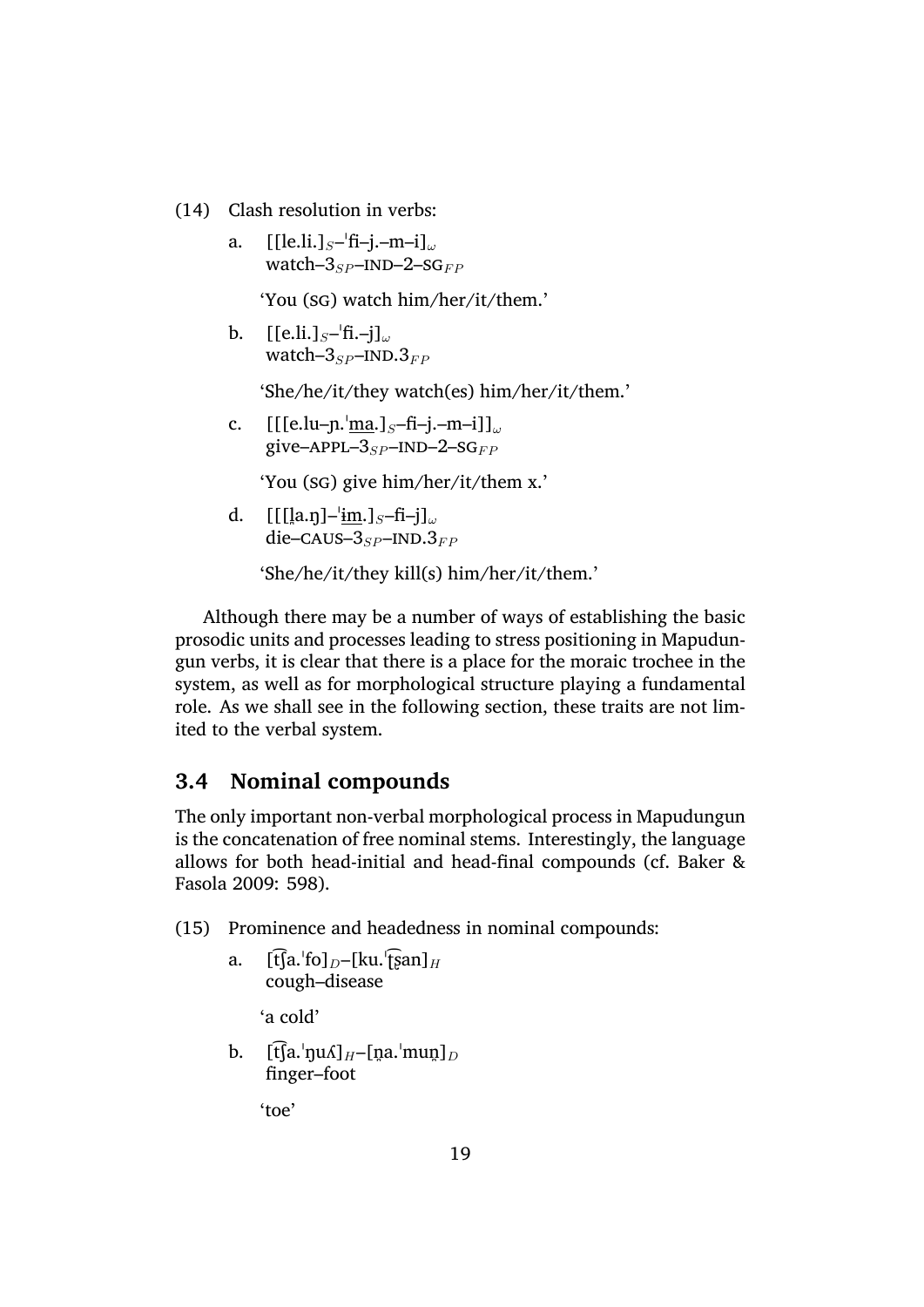c.  $\left[\text{ku.}\theta\text{i}\right]_D - \left[\text{f}_0\text{r}_0\right]_H$ mortar–bone

'spine'

d.  $[fo.'ro]_{H}$ – $[fsa\Lambda.wa]_{D}$ bone–fish

'fishbone'

As in the verbal system, compounds in  $(15a,b)$  follow verbs in promoting the penultimate mora of the word and the final syllable of the first root, irrespective of weight. A further pattern emerges in cases such as (15c,d), where clash is predicted b[etw](#page-18-0)een the two prominenceassignment systems. Unexpectedly, here only the head of the compound preserves prominence, revealing a pattern where the wordinternal [pro](#page-18-0)sody reflects morphosyntactic structure.

#### **3.5 Summary of new data**

The data presented in this section strongly suggest that Mapudungun has two basic patterns of prominence assignment. The first, followed by nouns and verbs, is one where prominence is assigned to the last syllable of the word, if it ends in a consonant, or on the penult, if the word ends in a vowel. The second pattern is followed by adjectives, adverbs and pronouns, as well as verbal stems and the first elements of compounds. In this case, prominence appears to be assigned to the right edge as well, though it does so on the absolute final syllable. The interaction between prominences, where they occur in adjacent syllables, prioritises the rightmost prominence in verbs, as well as the head of a nominal compound. The exception to this pattern are complex verbal stems, where stem-final prominence is preserved in clash, at the expense of right-edge prominence.

## **4 A reassessment of Mapudungun prominence**

Disagreement in the basic descriptions of Mapudungun prominence (cf. Table 1, above), can be attributed — at least partly, I believe — to failure to consider the interaction of two levels of linguistic structure: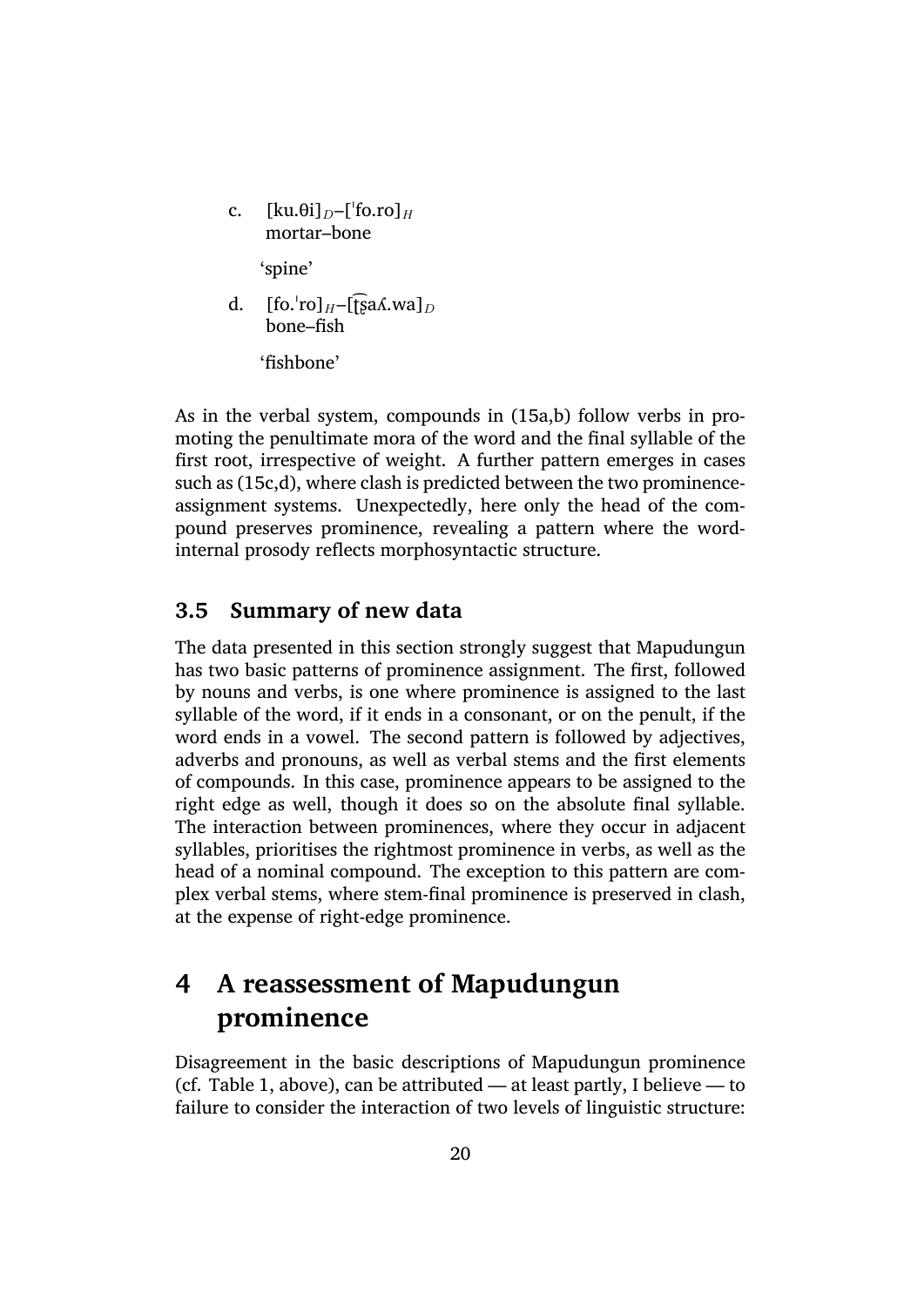the phonology and the morphology. This is unsurprising, as their relations are not immediately transparent, given the various domains at play in the system, as well as a certain amount of variability.

Another reason for lack of consensus is, doubtless, a bias towards viewing all non-tonal prominence systems as canonical stress systems, which are fundamentally rhythmic and hierarchical in nature. This bias is likely fuelled both by theories of metrical stress — as already suggested in de Lacy (2014) — and by the strong perceptual and analytical biases of researchers themselves. Indeed, it is no surprise that descriptions of Mapudungun have long been conducted only by individuals who [are best acquai](#page-30-0)nted with European languages instantiating relatively prototypical stress systems.

The new data presented here, however, helps us disambiguate some of these issues. Ultimately I will claim that Mapudungun is best characterised as a stress system lacking some prototypical traits. Stress is right-aligned to a domain. At the word-level it is trochaic and weight sensitive, while at the stem-level it is simply final.<sup>12</sup> There is no iteration of stress, though clash-avoidance creates the percept of rhythmic alternation. Perhaps most interestingly, the prominence system of Mapudungun — particularly in compounds and verb[s —](#page-20-0) makes reference to several levels of morphological structure. Even though stress is perceptually 'weak', and has little effect upon the phonological system overall, we can also see (as claimed in Molineaux 2014, 2018) that it plays an important role in highlighting — demarcating — morphological structure, precisely where said structure is most complex.

#### **4.1 Stress or pitch accent?**

As we saw in §2, primary sources of Mapudungun all describe the language as having stress. However, observations in the literature and in my own data show a number of characteristics that do not line up

<span id="page-20-0"></span> $12$ Here I remain [a](#page-5-0)gnostic about the foot structure underlying stem stress. One possible analysis is presented in Molineaux (2014), where I propose moraic trochees for both the word and the stem edge, with a constraint against stressing an initial syllable (initial syllable extrametricality) guaranteeing stem-final stress in most forms. An alternative interpretation of the facts, would be a 'non-cohering' metrical system (such as those proposed for so[me Panoan languag](#page-31-7)es by González 2016) where the word-level right-aligned moraic trochee of nouns and verbs stands alongside a rightaligned iambic foot in stems, adjectives, adverbs and pronouns. See van der Hulst (this volume §7.3) for another analysis.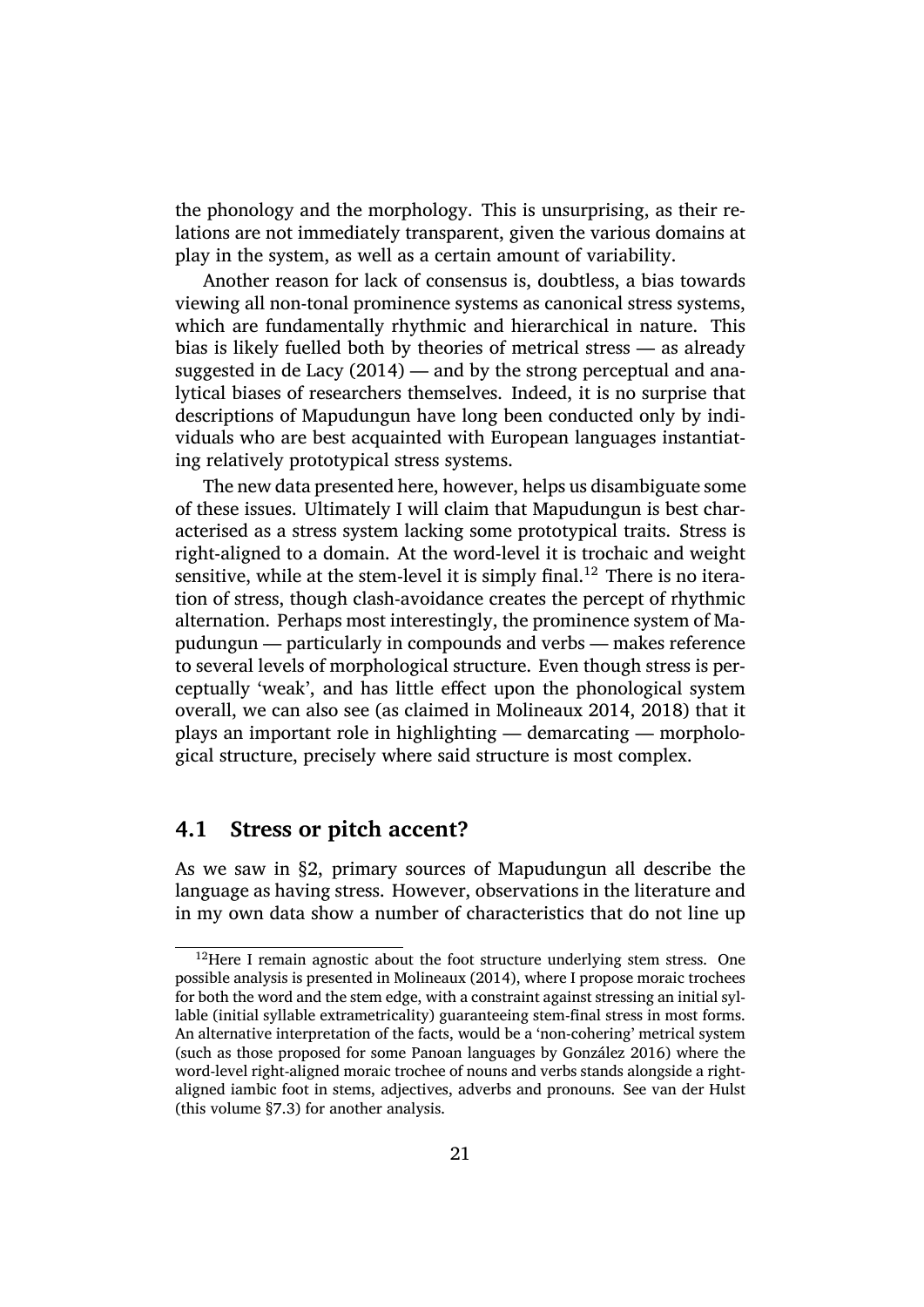with those of canonical stress systems.<sup>13</sup>

(16) Canonical stress features missin[g i](#page-21-0)n Mapudungun

- a. CULMINATIVITY: Native speakers lack intuitions regarding a prominence hierarchy within words.
- b. RHYTHMICITY: Prominences relate only to morphosyntactic edges — there is no iteration.
- c. Distinction: Prominences do not create lexical contrasts.
- d. Only pitch cues the position of prominence.
- e. No evidence for vocalic reduction or neutralisation in unstressed position (Sadowsky et al. 2013: 93–4).
- f. No stress-based phonotactic asymmetries (Salas 1992, Zúñiga 2006b).
- g. No attested stress[-based processes in the](#page-32-12) [synchronic](#page-32-4) [or dia](#page-32-7)[chroni](#page-32-7)c phonology (Molineaux 2014, 2018).

Unsurprisingly, then, Ladd (2017) has suggested that Mapudungun prominence patterns, such ast[hose in my own](#page-31-7) [datase](#page-31-6)t, do not represent a clear stress system and might best be described as a type of pitchaccent system, specifical[ly a 'bounda](#page-31-9)ry-marking non-tonal language' (p.14). This analysis focuses on the language's lack of specifically metrical phenomena such as iteration and culminativity, and the fact that the sole cue to prominence is pitch itself. While this approach is tempting in its simplicity, it fails to describe a number of aspects of the Mapudungun system that *are* fundamentally stress-like. Furthermore, from a theoretical standpoint, Ladd's analysis creates a proliferation of prominence systems where 'pitch-accent' actually encapsulates systems as distinct as the Japanese-like lexically-based patterns and the Mapudungun-like demarcational ones.

I follow Hyman (2006, 2009), therefore, in claiming that so-called pitch accent systems are better viewed as a collection of features from canonical tonal and stress-languages. There are therefore no features which may [be said to be](#page-30-8) [uniqu](#page-30-9)e to pitch-accent systems. As such, the category is not independently justified and languages within it

<span id="page-21-0"></span> $13$ Lists of prototypical stress language features are proposed in Hyman (2006, 2009, 2014).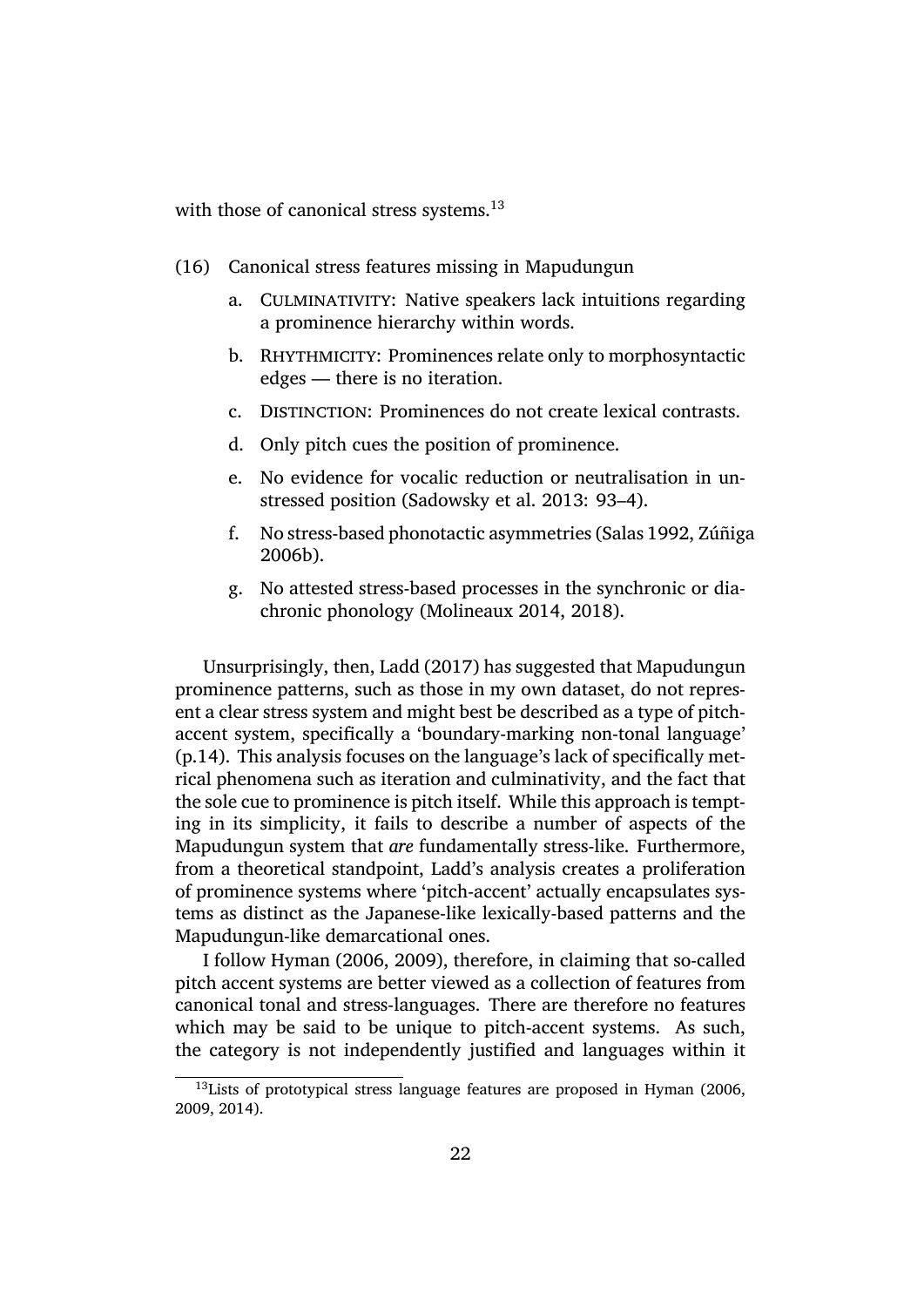should be described as either predominantly stress-like or predominantly tone-like, with an array a variants spanning between canonical poles.

By this rubric, Mapudungun ought to be considered a stress language, even if it lacks some common features of such systems. Importantly, the language has what Hyman (2006: 231) takes to be the telltale trait of the stress systems: 'OBLIGATORINESS', meaning that 'every lexical word has *at least* one syllable marked for the highest degree of metrical prominence'. This [main feature go](#page-30-8)es hand-in-hand with two other important stress-language ones: PRIVATIVITY, the requirement that a syllable is either stressed or not stressed, and DEMARCATION, the use of prominence to mark the edges of morphosyntactic constituents.

Lack of CULMINATIVITY — meaning that 'every lexical word has *at most* one syllable marked for the highest degree of metrical prominence' (Hyman 2006: 231) — is perhaps the most unexpected feature of Mapudungun prominence, if it is to be considered a stress language (but see Bogomolets's chapter in this volume for a similar situation in Plains [Algonquian la](#page-30-8)nguages). However, according to Hyman culminativity need not be definitional. Furthermore, while there is no direct hierarch[y in the lev](#page-28-9)el of stresses themselves, clash reveals a certain hierarchical organisation of prominences which may be thought of as a peripheral type of culminativity. The other pattern that appears to be missing is RHYTHMICITY, as my data seems to show no evidence for stress iteration.<sup>14</sup> Again, more loosely understood, the very existence of clash does result in words with two stressed positions being tolerated only when these aren't immediately adjacent, a pattern that could be character[ise](#page-22-0)d as rhythmic, if not iterative.

To any analyst, then, it must be clear that Mapudungun is much nearer to the stress type of prominence than to tonal systems. The prominence patterns lack the lexically or morphologically specified nature of tones and so-called 'lexical pitch-accents' of the Japanese type. Indeed, as we have seen, Mapudungun stress assignment must take into account the phonological outcomes of morphological concatenation, and is interspersed with other phonological processes such as epenthesis (as in 11g).

<span id="page-22-0"></span> $14$ For other appro[ach](#page-14-1)es, such as that of van der Hulst 2014, this volume, rhythmicity is not definitional to stress systems, as it is taken to be a post-lexical phenomenon, rather than an element of the lexical phonology.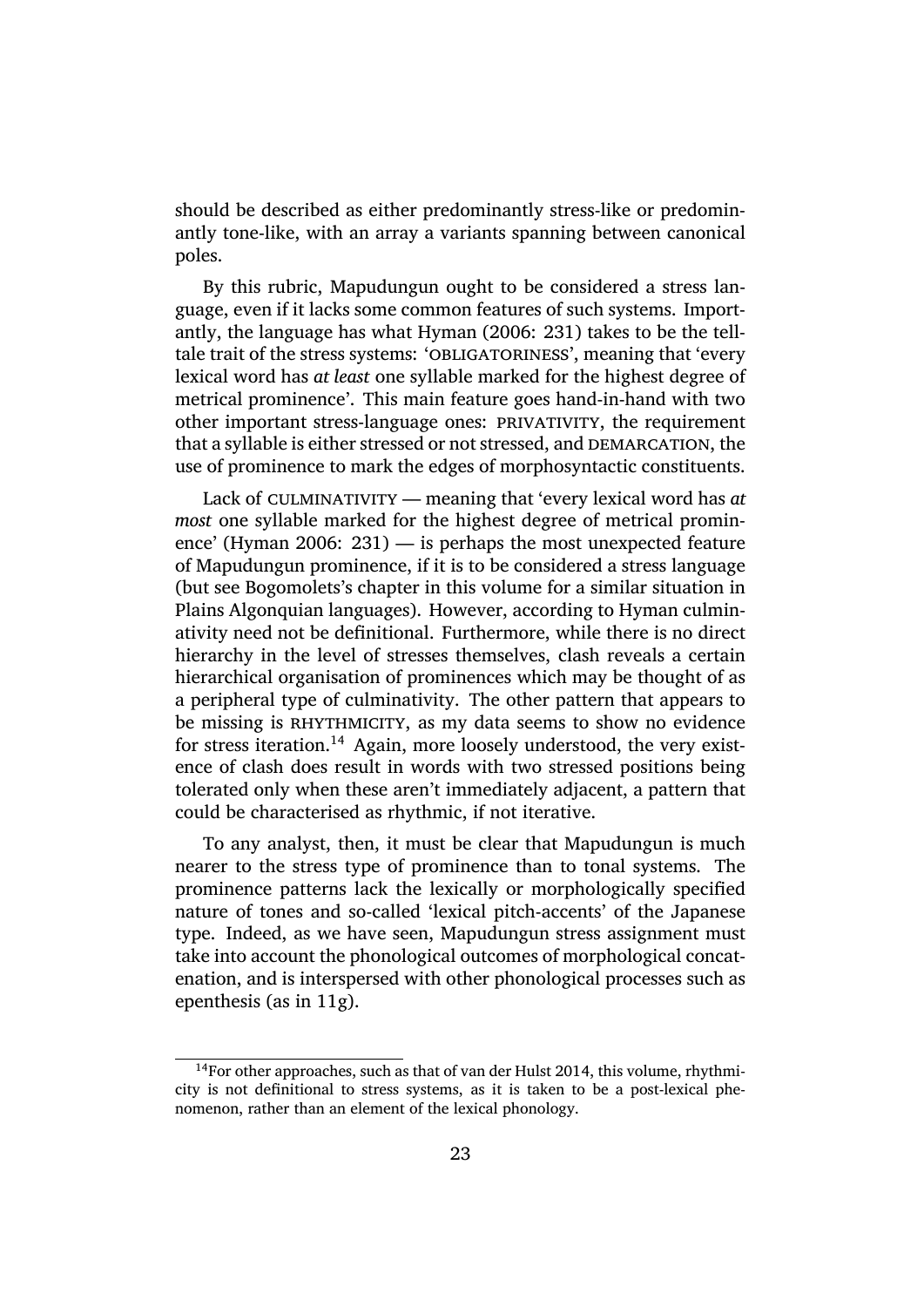#### **4.2 Prominence and the grammatical word**

<span id="page-23-0"></span>A key observations to be made, given stress patterns in the data, is that in this language words from small classes, such as adjectives, adverbs and pronouns (cf. Smeets 2008: 71–76; 99–101), tend to follow the same stress pattern as stems embedded in longer morphosyntactic words. If we consider the fact that Mapudungun phrasing tends to be head-final, the pat[tern is somew](#page-32-6)hat less surprising. Indeed, in cases where the first element in a phrase is an adjective, there is no clear stress-based way of distinguishing more compound-like structures from a series of independent words, as in (17). Indeed, it might be the case that the separate-word analysis of many of these cases is spurious, and the general tendency is for the first element to be treated as a stem in a larger word. As a result, even o[ut o](#page-23-0)f this context, the stress-behaviour of these elements is likely to mirror that of stems.<sup>15</sup>

 $(17)$   $[ $f_i$ ]<sup>t</sup>$ fa 'big/old friend' we.ˈn̪ɨj] *∼* [fɨ.ˈʧa.–we.ˈn̪ɨj] 'old friend'

Seeing as how simplex nouns may also occupy similar positions in both complex verbs and nouns (cf. 1, 15), it is not surprising that disyllables ending in a vowel are prone to shift stress, at times behaving like independent lexical items, and at times like stems within a larger word (cf. Table 2 d, e). A mor[e t](#page-3-0)h[oro](#page-18-0)ugh investigation of other cues to phonological cohesion in longer words may be necessary, however, to substantiate these claims. Whether this assessment is accurate or not, these prelimin[ar](#page-14-0)y results make clear that the received notion of a 'Mapudungun word' is problematic at best, as already pointed out by Zúñiga (2014, 2017) and Bickel & Zúñiga (2017).

A key realisation brought about by the stress phenomena is that some sub-lexical (grammatical) domains are clearly demarcated in Mapu[dungun. In pa](#page-32-10)[rticul](#page-32-5)ar, n[ominal and verbal stem](#page-27-4)s are highlighted within the prosodic word via final stress. In this sense, as we shall see, Mapudungun stress plays the key function of providing 'a guiding point in the speech flow' (van Coetsem 1996: 32). Where the word level shows a few demarcational phenomena, such as optional /u/

<sup>&</sup>lt;sup>15</sup>In the case of pronouns the reasons for final stress in disyllables must be different. Following Smeets (2008[: 99\), it is likely that m](#page-28-10)ost personal pronouns are, at least historically, more complex forms, many of which have a second element [ʧe] 'person', such that this constitutes the head of the element, and therefore bears stress, as in [iɲ.ˈʧe[\] 'I/me'.](#page-32-6)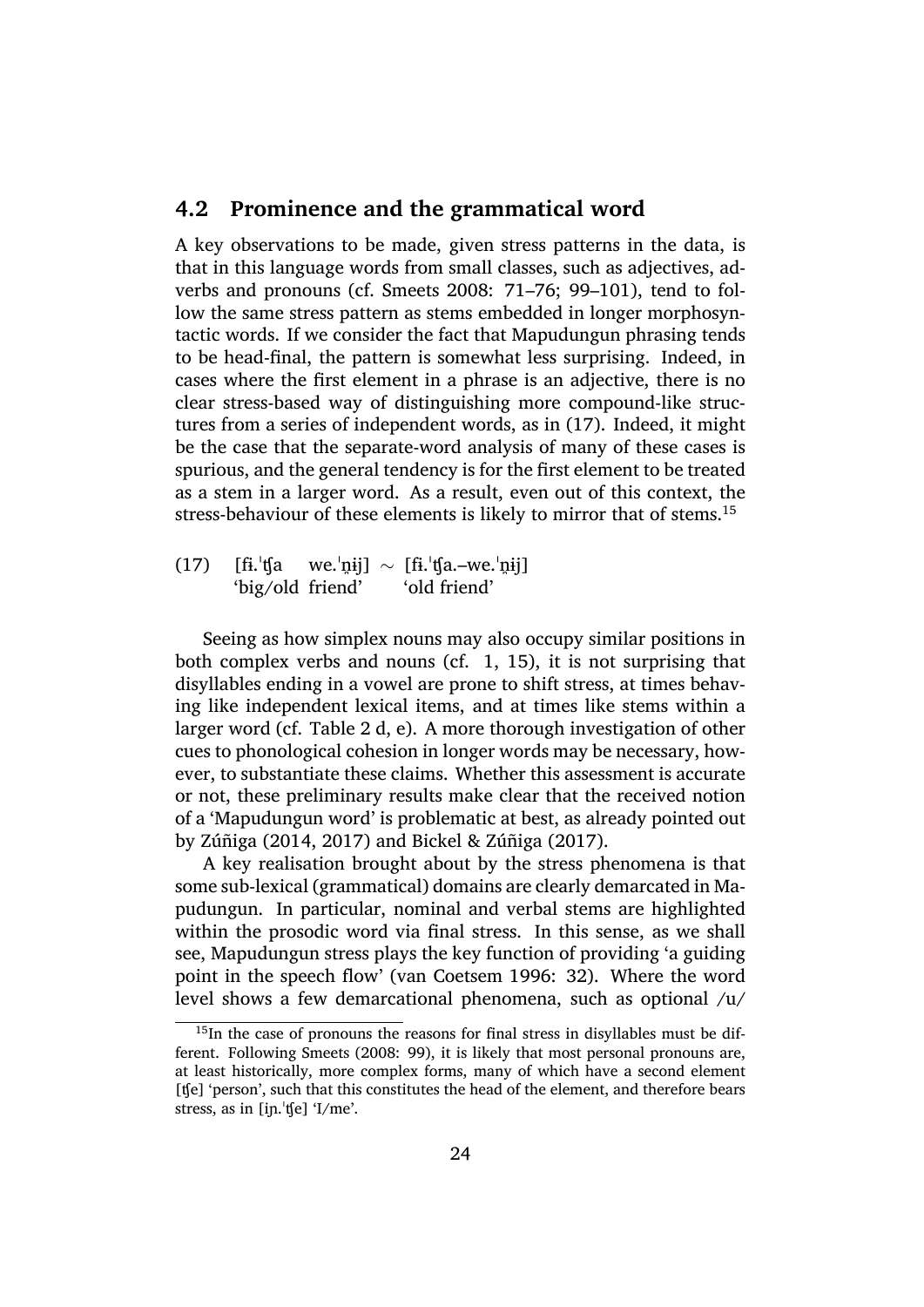lowering to /o/, glide prothesis, and penultimate mora stress (Bickel & Zúñiga 2017: 174), the stem seems to have only stress to demarcate it, hence perhaps its stricter adherence to the edge syllable, rather than the edge foot. Furthermore, the distinction in the position of st[ress at](#page-27-4) [the edge of the](#page-27-4) grammatical verb or noun and at the end of the stem shows that these two domains are not equivalent in a straightforward way, and cannot simply be treated as two layers of phonological wordhood.

The fact that the trochaic pattern at the right edge of Mapudungun words is roughly comparable with the position of primary stress in Spanish could lead us to believe that the basic stress pattern of the language is that of the stem, and that a new contact-induced pattern has taken hold in the main word categories of the language. This, however, is unlikely, as historical evidence — presented in Molineaux (2018) — shows that from the earliest accounts onwards, the rightedge trochaic pattern surfaces as the default position for stress. If anything, it is the final syllable stress pattern (as in stems) [which ap](#page-31-6)[pears to](#page-31-6) be spreading through the language. In this scenario, contact with Spanish may actually have the effect of inhibiting change to the incoming stress-assignment system.

# **5 Conclusions: Structure and function in Mapudungun prominence assignment**

The bulk of linguistic work on word prosody is predicated on the identification of structural properties as they relate to the language's phonology (often in the form of parameters). While such accounts tend to acknowledge the fact that not all languages place the same value on rhythm, they quickly place the less rhythmically-inclined systems aside and press on with the analysis, abstracting away from the phonetic and communicative aspects of stress, in order to concentrate solely on its phonological characteristics. In Hayes's (1995) terms: 'In a rhythmic stress system, stress is based on purely phonological factors, such as syllable weights or limitations on the distance between stresses and between stress and word boundaries' (Hayes 1[995: 3](#page-29-0)1). In such an approach, the issue of culminativity is axiomatic, anchoring rhythmic organisation onto the edge of a prosodic unit. Furthermore, a number of other segmental and phonotactic p[rocesses are](#page-29-0) predicted to fall out from the position of stress. These positional prominence and non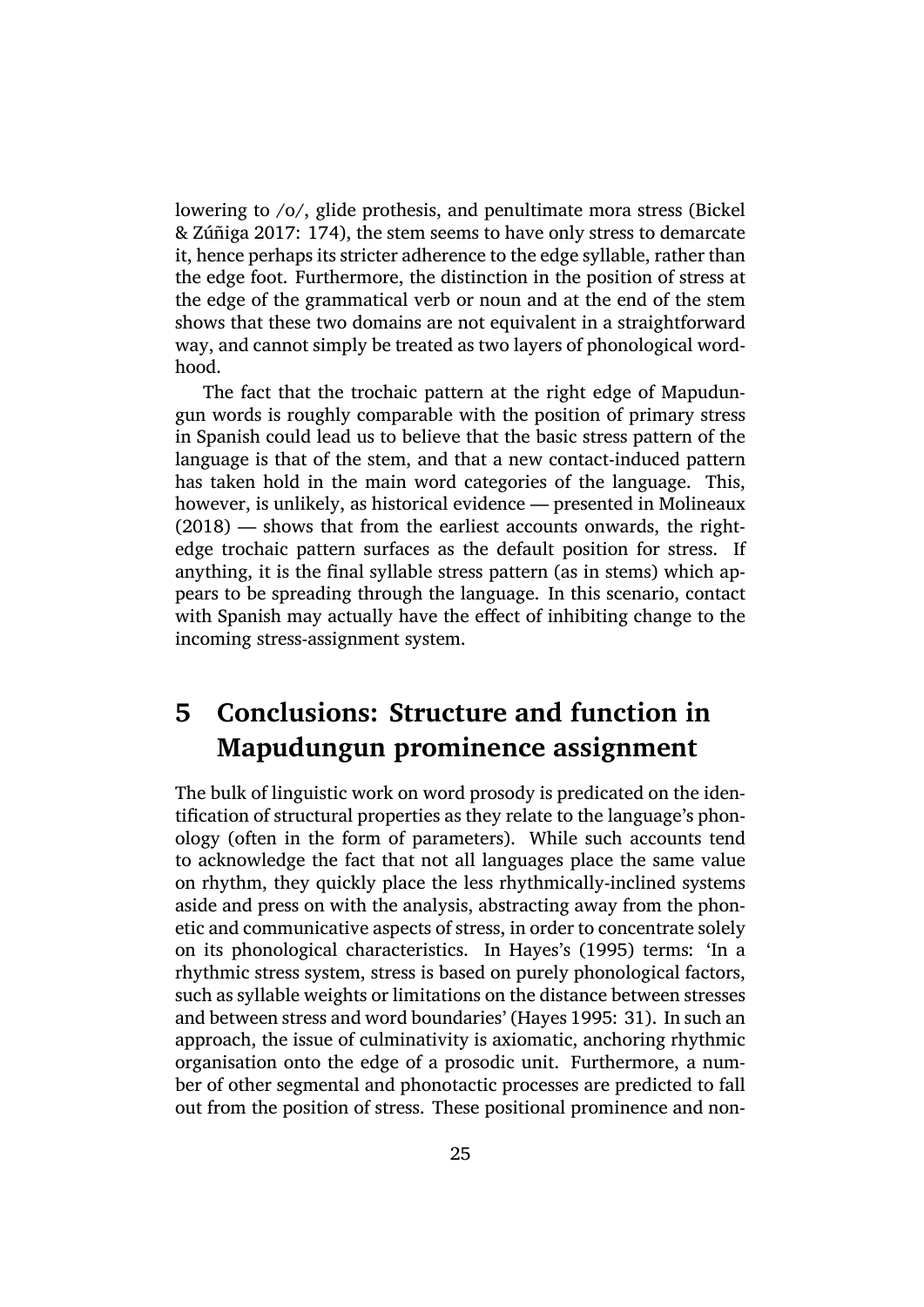prominence effects are predominantly related to enhancement and reduction of segmental contrasts under the influence of stress and lack of stress, respectively (cf. van Coetsem 1996, Gordon 2011b).

Where stress does not follow a predominantly rhythmic pattern, it can be said to display morphological properties. Indeed, according to Hayes (1995): 'In a mor[phological system, s](#page-28-10)[tress serves to](#page-29-10) elucidate the morphological structure of the word' (32). The key property of stress in this type of analysis, I would argue, is that of *demarcation*. [Such a view is](#page-29-0) typical of functional approaches to stress such as those we find in Prague School (Garde 1967, Martinet 1964).

#### **5.1 Phonological a[nd morph](#page-28-11)[ological acti](#page-31-10)vation of stress**

Mapudungun, as we have seen, lacks some of the more typical features of canonical stress systems, such as English. Using the framework proposed by van Coetsem (1996), we can describe Mapudungun as a *nondominant* (ND) accent language, that is, a language where prominence does not create significant asymmetries in the phonological structure of word, [especially as relates t](#page-28-10)o reduction phenomena. Indeed, from a phonological standpoint, there seems to be no distinction between the segmental inventories of Mapudungun syllables reported as stressed versus those reported not to be stressed.<sup>16</sup> This differs fundamentally from *dominant* (D) accent systems, where prominence creates rhythmic alternations within words such that stressed and unstressed positions license different inventories and process[es](#page-25-0).

Given a language with complex concatenative morphology, a ND accentual system allows for greater transparency of the individual morphemes, facilitating their identification. Indeed, from a functional standpoint, lack of major stress-based asymmetries in the phonological system means that dynamic assignment of demarcational stress will not expand the number of phonological alternants for each morpheme, thus facilitating their parsing in the speech signal. This view is in line with the idea of a "Distinctiveness Condition" (Kiparsky 1982), which claims that, in the face of phonological change, there is a tendency for relevant information to be retained in surface structure. In Mapudungun, morphological distinctiveness is re[tained, at least](#page-30-10) in part

<span id="page-25-0"></span> $16$ In an acoustic study, Sadowsky et al. (2013) report a consistently higher F1 for stressed vowels, although this has no major implications for their phonological distribution.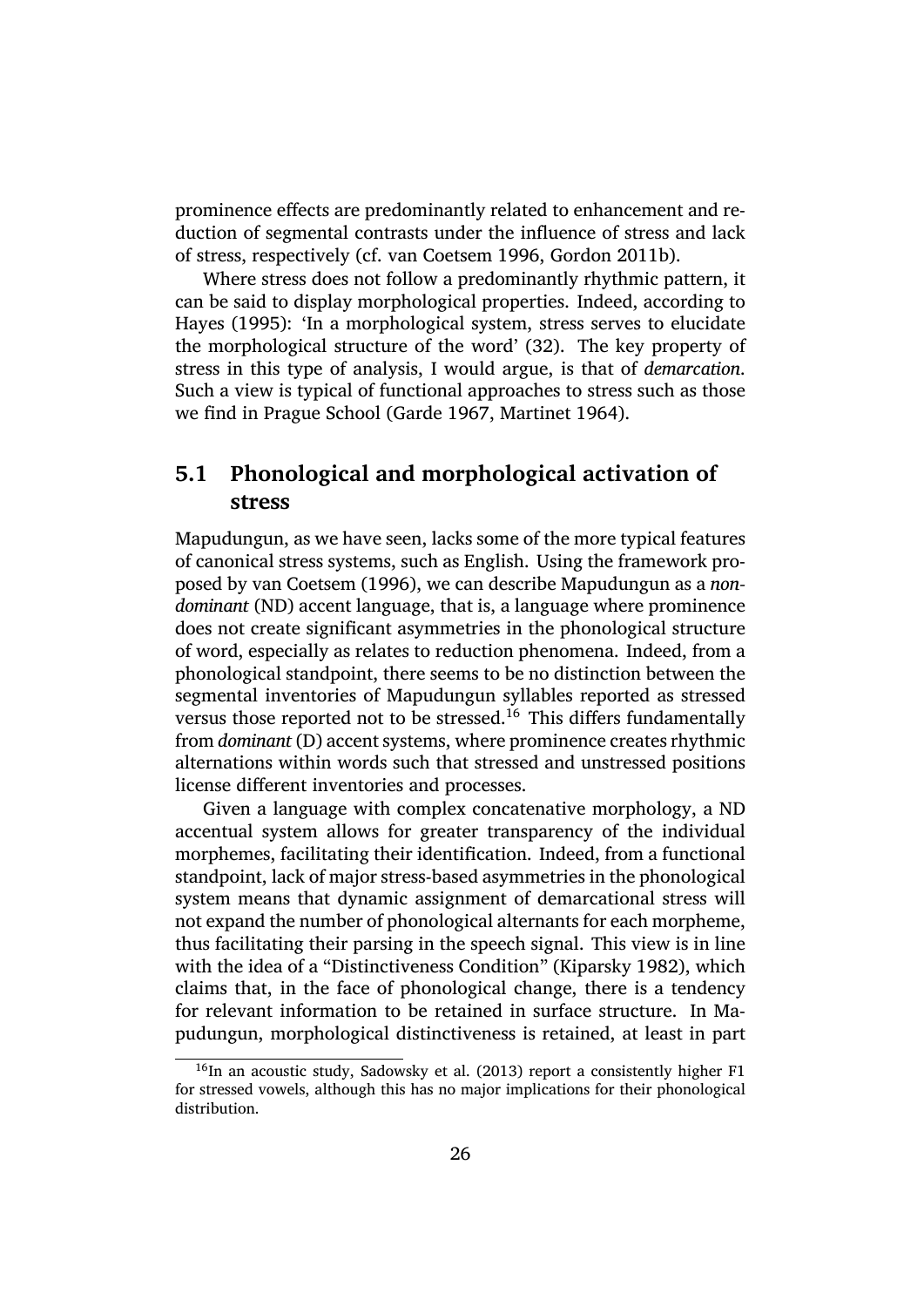it appears, via a ND stress system which does not impose structural asymmetries on stressed vs. unstressed syllables.

Another way of thinking of the dominance relations of stress might be to follow Hyman (2014) in noting that the phonology of some languages 'cares' more than others about stress. This idea is based on the general representational principle proposed by Clements (2001), according to w[hich a given fea](#page-30-11)ture in a particular language may be phonologically active or not, meaning that languages differ as to whether the description of said language's phonology ne[eds to make refere](#page-28-12)nce to that feature. By this metric, Mapudungun phonology does not seem to *care* about stress in any significant way other than in its relation to domain edges. In this sense we might extend Clements' *activation* account to more accurately say that Mapudungun stress is strongly active in the morphology, and only marginally so in the phonology.

From a typological perspective, an interesting question is whether ND accent (or low phonological activation of stress) is generally correlated with languages in the synthetic and agglutinating spectra. This is an empirical question, which studies like those in this volume will certainly help to address. I have provided evidence here for the interaction of morphological complexity and the phonological/morphological activation of stress in Mapudungun. It is suggestive to note that one of the main examples of ND languages in van Coetsem (1996) is Finnish, while Hyman (2014) proposes Hungarian and Turkish as languages with only marginal phonological activation for stress. Of course, all these are languages with complex aggl[utinating morpholog](#page-28-10)y, much as Mapudungun.

Ou[r close examina](#page-30-11)tion of Mapudungun has ultimately shown the pitfalls of using a single structural approach to analyse the prominence patterns of typologically distinct languages. By contrast, a functional view yields a clearer perspective on the nature of prominence in this language, in particular as regards the parsing of complex morphological structure. The assignment of stress invokes phonological units such as the syllable and the mora, but once assigned, it has little further effects on the sound-system. Stress also depends on morphophonological processes such as morpheme concatenation, but crucially, it is not assigned on a purely surface (post-lexical) level, given that epenthetic elements are never stressed. The result is a system which seems to care little about stress in the phonology, while being strongly active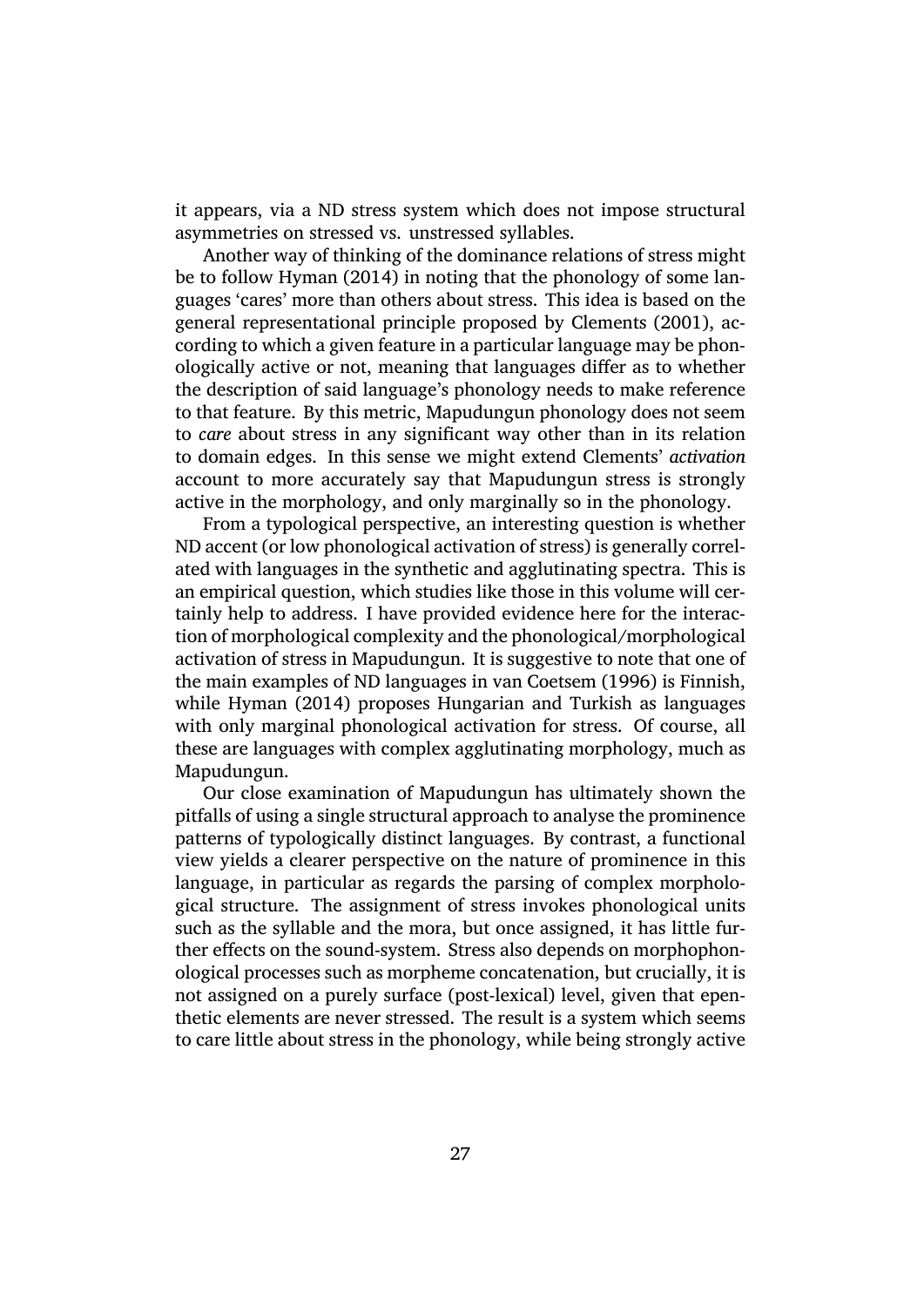in the morphology, demarcating the word and stem domains.

### **References**

- Adelaar, Willem F. H. 2009. Inverse markers in Andean languages: a comparative view. In W.L. Wetzels (ed.), *The linguistics of endangered languages* (LOT Occasional Series, 13), 171–185. Utrecht: LOT.
- <span id="page-27-8"></span>Aikhenvald, Alexandra. 2006. Serial verb constructions in a typological perspective. In Alexandra Aikhenvald & R. M. W. Dixon (eds.), *Serial verb constructions: a cross-linguistic typology*, 1–87. Oxford: Oxford University Press.
- <span id="page-27-5"></span>Álvarez-Santullano Busch, María Pilar. 1992. Variedad interna y deterioro del dialecto huilliche. *Revista de Lingüı́stica Teórica y Aplicada* 30. 61–74.
- <span id="page-27-0"></span>Baker, Mark. 1996. *The polysynthesis parameter*. Oxford: Oxford University Press.
- Baker, Mark. 2003. On the loci of agreement: inversion constructions in Mapudungun. Unpublished Ms. Rutgers University. www.rci.rutgers. edu/ mabaker/mapuche-inversion.pdf.
- <span id="page-27-6"></span>Baker, Mark. 2006. On zero agreement and polysynthesis. In Peter Ackema, Patrick Brandt, Maaike Schoorlemmer & Fred Weerman (eds.), *Arguments and agreement*, 289–320. Oxford: Oxford University Press.
- <span id="page-27-7"></span>Baker, Mark. 2009. Is head movement still needed for noun incorporation? *Lingua* 119. 148–165.
- <span id="page-27-3"></span>Baker, Mark, Roberto Aranovich & Lucía Golluscio. 2005. Two types of syntactic noun incorporation: noun incorporation in Mapudungun and its typological implications. *Language* 81(1). 138–176.
- <span id="page-27-1"></span>Baker, Mark & Roberto Fasola. 2009. Araucanian: Mapudungun. In R. Lieber & P Štekauer (eds.), *The Oxford handbook of compounding*, 594–608. Oxford: Oxford University Press.
- <span id="page-27-9"></span>Bickel, Balthasar & Johanna Nichols. 2013. Inflectional synthesis of the verb. In Matthew S. Dryer & Martin Haspelmath (eds.), *The world atlas of language structures online*. Leipzig: Max Planck Institute for Evolutionary Anthropology. https://wals.info/chapter/22.
- <span id="page-27-4"></span><span id="page-27-2"></span>Bickel, Balthasar & Fernando Zúñiga. 2017. The 'word' in polysynthetic languages: Phonological and syntactic challenges. In Michael Fortescue, Marianne Mithu[ne & Nicholas Evans \(eds.\),](https://wals.info/chapter/22) *The Ox-*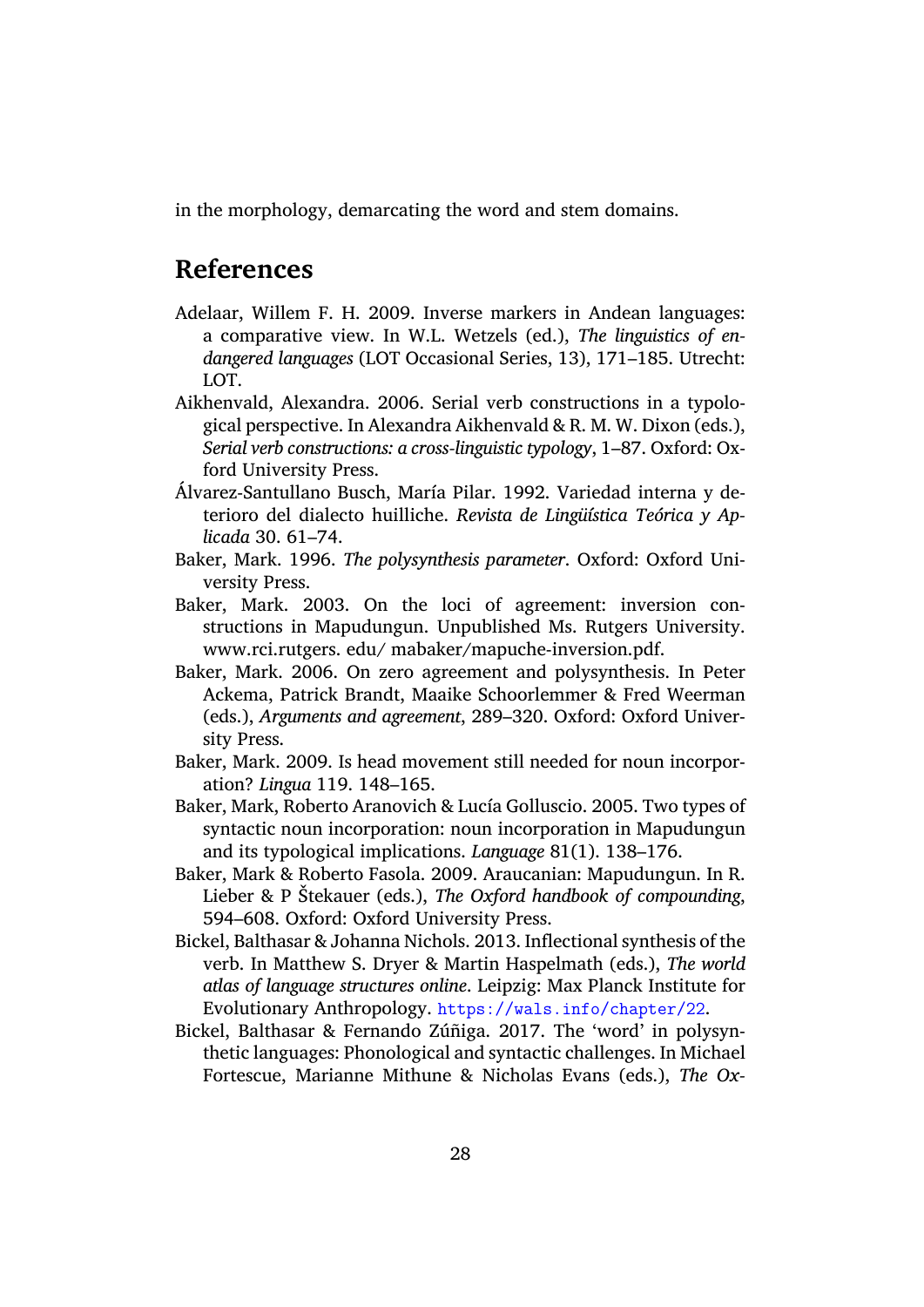*ford handbook of polysynthesis*, 158–185. Oxford: Oxford University Press.

- Bogomolets, Ksenia. Forthcoming. Accent and tone in arapaho. In Ksenia Bogomolets & Harry van der Hulst (eds.), *Word prominence in languages with complex morphology*, chap. 9. Oxford University Press.
- <span id="page-28-9"></span>Clements, George N. 2001. Representational economy in constraintbased phonology. In T. Alan Hall (ed.), *Distinctive feature theory*, 71–146. Berlin: Mouton de Gruyter.
- <span id="page-28-12"></span>van Coetsem, Franz. 1996. *Towards a typology of lexical accent: Stress accent and pitch accent in a renewed perspective*. Heidelberg: Carl Winter Universitätsverlag.
- <span id="page-28-10"></span>Comrie, Bernard. 1989. *Language universals and linguistic typology: syntax and morphology*. Second. Chicago, IL: The University of Chicago Press.
- <span id="page-28-7"></span>Croese, Robert. 1980. Estudio dialectológico del mapuche. *Estudios Filológicos* 15. 7–38.
- <span id="page-28-3"></span>Croese, Robert. 1985. Mapuche dialect survey. In H. Klein & L. Stark (eds.), *South American Indian languages: Retrospect and prospect*, 784–801. Austin: University of Texas Press.
- <span id="page-28-4"></span>Díaz-Fernández, Antonio. 2006. Glosónimos aplicados a la lengua mapuche. *Anclajes* 10. 95–111.
- <span id="page-28-1"></span>Echeverría, Sergio Max. 1964. Descripción fonológica del mapuche actual. *Boletı́n del Instituto de Filologı́a de la Universidad de Chile* 25. 13–59.
- <span id="page-28-8"></span>Echeverría, Sergio Max & Heles Contreras. 1965. Araucanian phonemics. *International Journal of American Linguistics* 31(2). 132–135.
- Fernández-Garay, Ana & Marisa Malvestitti. 2008. Construcciones verbales seriales en mapudungun. *Lexis* 31(1). 33–48.
- <span id="page-28-6"></span><span id="page-28-0"></span>Fortescue, Michael, Marianne Mithun & Nicholas Evans. 2017. Introduction. In Michael Fortescue, Marianne Mithune & Nicholas Evans (eds.), *The Oxford handbook of polysynthesis*, 1–16. Oxford: Oxford University Press.
- <span id="page-28-5"></span>Garde, Paul. 1967. *L'accent*. Paris: Presses Universitaires de France.
- Goedemans, Rob, Jeffrey Heinz & Harry van der Hulst. 2014. *StressTyp2*. http://st2.ullet.net/? (1 March, 2017).
- <span id="page-28-11"></span><span id="page-28-2"></span>Goedemans, Rob & Harry van der Hulst. 2013. Rhythm types. In Matthew S. Dryer & Martin Haspelmath (eds.), *The world atlas of language structures online*[. Leipzig: Max P](http://st2.ullet.net/?)lanck Institute for Evolutionary Anthropology. https://wals.info/chapter/17.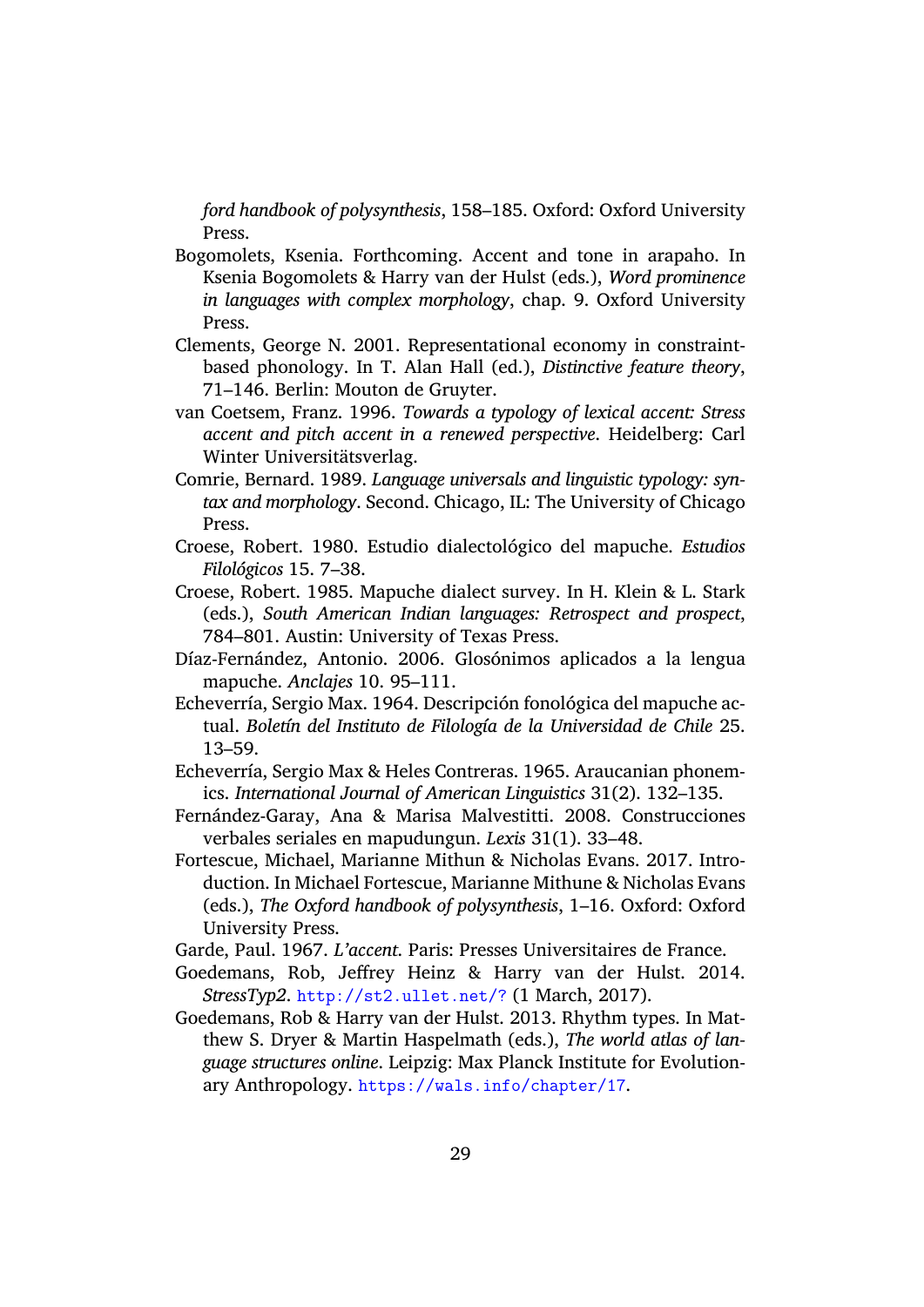- <span id="page-29-7"></span>Golluscio, Lucía. 2010. Ditransitive constructions in Mapudungun. In Andrej Malchukov, Martin Haspelmath & Bernard Comrie (eds.), *Studies in ditransitive constructions: a comparative handbook*, 710– 756. Berlin: Mouton de Gruyter.
- González, Carolina. 2016. Tipología de los sistemas métricos de veinticinco lenguas pano. *Amerindia. Revue d'Ethnolinguistique Amérindienne* 39(1). 129–172.
- <span id="page-29-3"></span>Gordon, Matthew. 2002. A factorial typology of quantity insensitive stress. *Natural Language and Linguistic Theory* 20. 491–552.
- <span id="page-29-4"></span>Gordon, Matthew. 2011a. Stress systems. In John Goldsmith, Jason Riggle & Alan C. L. Yu (eds.), *The handbook of phonological theory*, chap. 5, 141–163. Oxford: Wiley-Blackwell.
- <span id="page-29-10"></span>Gordon, Matthew. 2011b. Stress: phonotactic and phonetic evidence. In Marc van Oostendorp, Colin Ewen, Elizabeth Hume & Keren Rice (eds.), *The Blackwell companion to phonology*, vol. II, chap. 39, 924– 948. Oxford: Wiley-Blackwell.
- <span id="page-29-1"></span>Gundermann, Hans, Natalia Caniguan, Alejandro Clavería & César Faúndez. 2009. Permanencia y desplazamiento, hipótesis acerca de la vitalidad del mapuzungun. *Revista de Lingüı́stica Teórica y Aplicada* 47(1). 37–60.
- <span id="page-29-6"></span>Harmelink, Bryan. 1992. La incorporación nominal en el mapudungun. *Lenguas Modernas* 19. 129–138.
- <span id="page-29-8"></span>Hayes, Bruce. 1985. Iambic and trochaic rhythm in stress rules. In *Proceedings of the eleventh annual meeting of the berkley linguistics society*, 429–446. Berkley, CA.
- <span id="page-29-0"></span>Hayes, Bruce. 1995. *Metrical stress theory*. Chicago: University of Chicago Press.
- <span id="page-29-5"></span>Hermans, Ben. 2011. The representation of word stress. In Marc van Oostendorp, Colin Ewen, Elizabeth Hume & Keren Rice (eds.), *The Blackwell companion to phonology*, vol. 2, chap. 41, 1003–1026. Malden, MA: Wiley-Blackwell.
- van der Hulst, Harry. Forthcoming. Phonological and morphological accent. In Ksenia Bogomolets & Harry van der Hulst (eds.), *Word prominence in languages with complex morphology*, chap. 4. Oxford University Press.
- <span id="page-29-9"></span>van der Hulst, Harry. 2014. Representing rhythm. In Harry van der Hulst (ed.), *Word stress: theoretical and typological issues*, chap. 11, 325–365. Cambridge: Cambridge University Press.
- <span id="page-29-2"></span>Hung, Henrietta. 1993. Iamabicity, rhythm and non-parsing. Unpublisehd Ms, Brandeis University, Waltham, MA.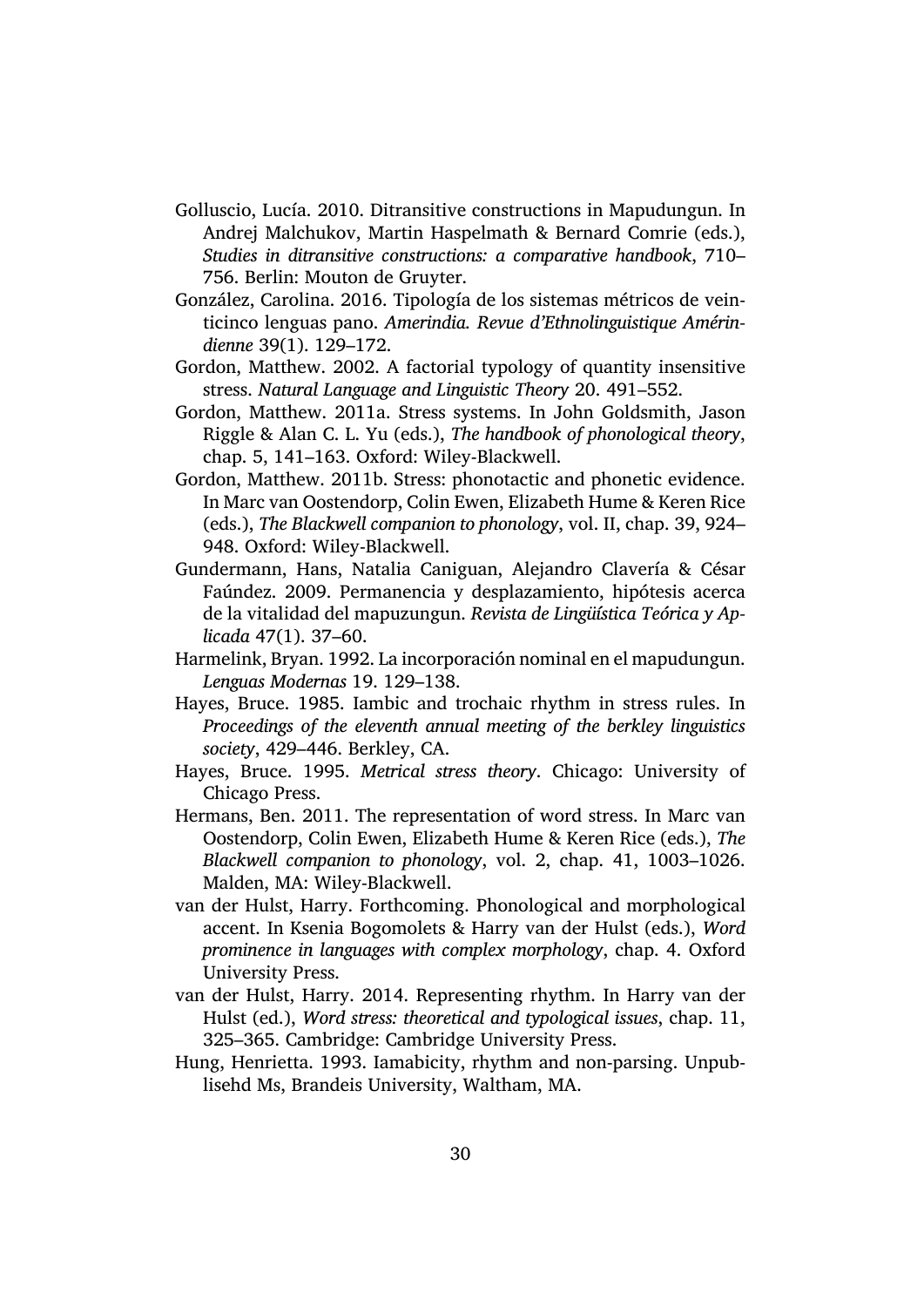- Hung, Henrietta. 1994. *The rhythmic and prosodic organization of edge constituents*. Waltham, MA: Brandeis University. dissertation.
- Hyde, Brett. 2002. A restrictive theory of metrical stress. *Phonology* 19. 313–339.
- <span id="page-30-5"></span>Hyde, Brett. 2011. The Iambic-Trochaic Law. In Harry van der Hulst, Colin Ewen, Elizabeth Hume & Keren Rice (eds.), *The Blackwell companion to phonology*, 1052–1077. Oxford: Oxford University Press.
- <span id="page-30-7"></span>Hyde, Brett. 2016. The role of phenomoenal accent. In Jeffrey Heinz, Rob Goedemans & Harry van der Hulst (eds.), *Dimensions of phonological stress*, chap. 2, 49–78. Cambridge: Cambridge University Press.
- Hyman, Larry. 1977. On the nature of linguistic stress. In Larry Hyman (ed.), *Studies in stress and accent*, vol. SCOPIL 4, 37–82. University of Southern California.
- <span id="page-30-2"></span>Hyman, Larry. 2006. Word-prosodic typology. *Phonology* 23. 225–256.
- Hyman, Larry. 2009. How (not) to do phonological typology: The case of pitch-accent. *Language Sciences* 31. 213–238.
- <span id="page-30-9"></span><span id="page-30-8"></span>Hyman, Larry. 2014. Do all languages have word accent? In Harry van der Hulst (ed.), *Word stress: theoretical and typological issues*, 56–82. Cambridge: Cambridge University Press.
- <span id="page-30-11"></span>INEC. 2005. *Encuesta Complementaria de Pueblos Indı́genas (ECPI) 2004–2005*. Tech. rep. Buenos Aires: Instituto Nacional de Estadísticas y Censos.  $http://www.indec.mecon.ar/webcenso/$ ECPI/pueblos/Datos/0700c0302.xls.
- <span id="page-30-1"></span>Kager, René. 1993. Alternatives to the Iambic-Trochaic Law. *Natural Language and Linguistic Theory* 11. 381–432.
- <span id="page-30-3"></span>Ka[ger, René. 2007. Feet and metrical stress. In Paul de Lacy \(ed.\),](http://www.indec.mecon.ar/webcenso/ECPI/pueblos/Datos/0700c0302.xls) *The Cambridge companion to phonology*, 195–227. Cambridge: Cambridge University Press.
- <span id="page-30-4"></span>Kenstowicz, Michael. 1994. *Phonology in generative grammar*. Oxford: Blackwell.
- Kiparsky, Paul. 1982. *Explanation in phonology*. Dordrecht: Foris.
- <span id="page-30-6"></span>Kulikov, Leonid. 2010. Voice typology. In Jae Jung Song (ed.), *The oxford handbook of linguistic typology*, chap. 18, 369–398. Oxford: Oxford University Press.
- <span id="page-30-10"></span><span id="page-30-0"></span>de Lacy, Paul. 2014. Evidence for stress systems. In Harry van der Hulst (ed.), *Word stress: Theoretical and typological issues*, 149–193. in press. Cambridge: Cambridge University Press.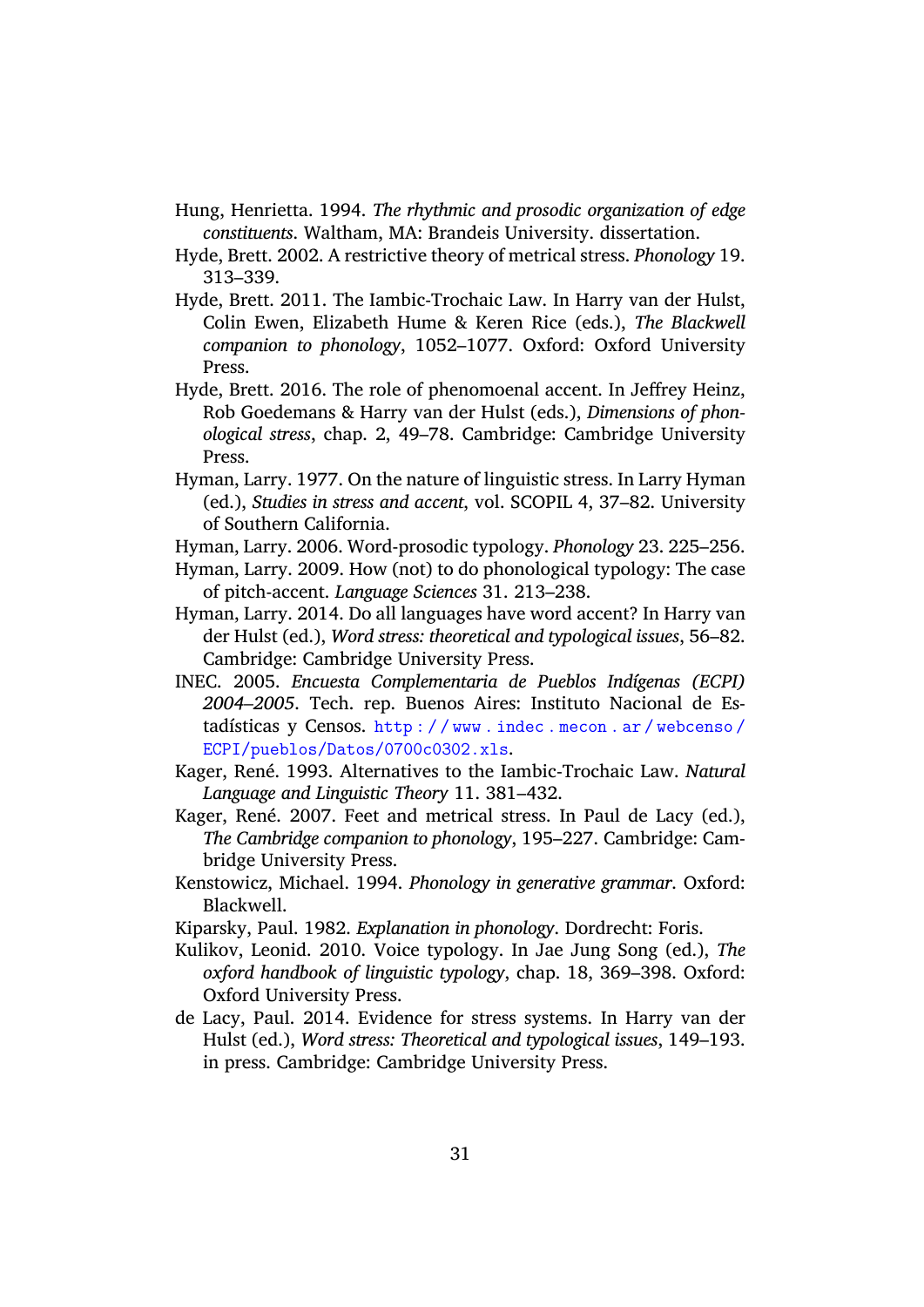- Ladd, D. Robert. 2017. Practical introduction to stress, accent and tone. *23rd ABRALIN Summer Institute, UFF Niteroı́*. 1–17. http:// www.lel.ed.ac.uk/~bob/ABRALIN/part-two.
- <span id="page-31-9"></span>Lenz, Rodolfo. 1897. *Estudios araucanos*. Vol. XCVII. Santiago: Anales de la Universidad de Chile.
- <span id="page-31-2"></span>Lo[ncon, Elisa. 2011. Programa de enseñanza d](http://www.lel.ed.ac.uk/~bob/ABRALIN/part-two)e la lengua [mapuche.](http://www.lel.ed.ac.uk/~bob/ABRALIN/part-two) In Ana Carolina Hecht & Elisa Loncon (eds.), *Educación intercultural bilingüe en América Latina y el Caribe: balances, desafı́os y perspectivas*, 166–181. Santiago: Fundación Equitas.
- <span id="page-31-0"></span>Martinet, André. 1964. *Elements of general linguistics*. Chicago: Chicago University Press.
- <span id="page-31-10"></span>Martínez-Paricio, Violeta & René Kager. 2015. The binary-to-ternary rhythmic continuum in stress typology: Layered feet and nonintervention constraints. *Phonology* 32(03). 459–504.
- McGarrity, Laura. 2003. *Constraints on patterns of primary and secondary stress*. Indiana University dissertation.
- <span id="page-31-3"></span>Molineaux, Benjamin J. 2014. *Synchronic and diachronic morphoprosody: evidence from Mapudungun and Early English*. Oxford: The University of Oxford DPhil Thesis.
- <span id="page-31-7"></span>Molineaux, Benjamin J. 2017. Native and non-native perception of stress in Mapudungun: Assessing structural maintenance in the phonology of an endangered language. *Language and Speech* 60. 48–64.
- <span id="page-31-8"></span>Molineaux, Benjamin J. 2018. Pertinacity and change in Mapudungun stress assignment. *International Journal of American Linguistics* 84(4). 513–58.
- <span id="page-31-6"></span>Nichols, Johanna. 2017. Polysynthesis and head marking. In Michael Fortescue, Marianne Mithun & Nicholas Evans (eds.), *The Oxford handbook of polysynthesis*, 58–70. Oxford: Oxford University Press.
- <span id="page-31-5"></span>Pache, Matthias. 2014. Lexical evidence for Pre-Inca language contact of Mapudungun with Quechuan and Aymaran. *Journal of Language Contact* 7. 345–379.
- <span id="page-31-1"></span>de Reuse, W J. 2006. Polysynthetic language: Central Siberian Yupik. In Keith Brown (ed.), *Encyclopedia of language and linguistics*, Second Edition, 745–748. Oxford: Elsevier.
- <span id="page-31-4"></span>Sadowsky, Scott, María José Aninao, María Isabel Cayunao & Paul Heggarty. 2015. Huilliche: ¿geolecto del mapudungun o lengua propia? Una mirada desde la fonética y la fonología de las consonantes. In Ana Ana Fernández-Garay & María Alejandra Regúnaga (eds.), *Lingüı́stica indı́gena sudamericana*, 23–51. Buenos Aires: Facultad de Filosofía y Letras, Universidad de Buenos Aires.